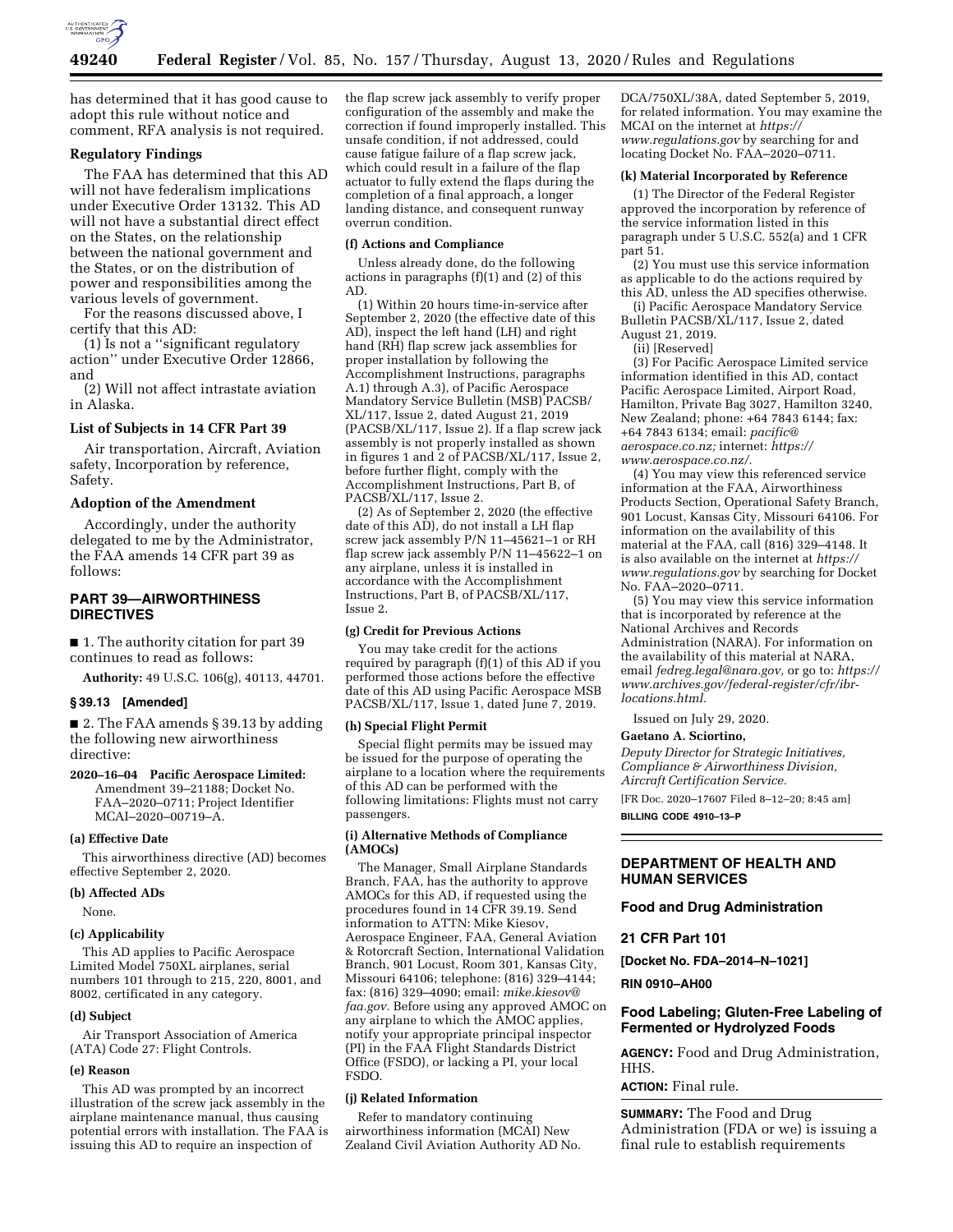concerning ''gluten-free'' labeling for foods that are fermented or hydrolyzed or that contain fermented or hydrolyzed ingredients. These requirements f are needed to help ensure that individuals with celiac disease are not misled and receive truthful and accurate information with respect to fermented or hydrolyzed foods labeled as ''glutenfree.'' Currently, FDA knows of no scientifically valid analytical method effective in detecting and quantifying with precision the gluten protein content in fermented or hydrolyzed foods in terms of equivalent amounts of intact gluten proteins. Thus, we plan to evaluate compliance of such fermented or hydrolyzed foods that bear a ''glutenfree'' claim based on records that are made and kept by the manufacturer of the food bearing the ''gluten-free'' claim and made available to us for inspection and copying. The records need to provide adequate assurance that the food or ingredients used in the food are ''gluten-free'' before fermentation or hydrolysis. Once we identify that a scientifically valid method has been developed that can accurately detect and quantify gluten in fermented or hydrolyzed foods or ingredients, it would no longer be necessary for the manufacturer of foods bearing the ''gluten-free'' claim to make and keep these records. In addition, because currently there is no scientifically valid analytical method effective in detecting and quantifying the gluten protein content in fermented or hydrolyzed foods the final rule requires the manufacturer of these kinds of foods bearing the ''gluten-free'' claim to document that it has adequately evaluated the potential for gluten crosscontact and, if identified, that the manufacturer has implemented measures to prevent the introduction of gluten into the food during the manufacturing process. Likewise, the final rule requires manufacturers of foods that contain fermented or hydrolyzed ingredients and bear the ''gluten-free'' claim to make and keep records that demonstrate with adequate assurance that the fermented or hydrolyzed ingredients are ''gluten-free'' in compliance with the 2013 gluten-free food labeling final rule. Finally, this final rule states that we will evaluate compliance of distilled foods by verifying the absence of protein using scientifically valid analytical methods that can reliably detect the presence of protein or protein fragments in the distilled food.

#### **DATES:**

*Effective date:* This rule is effective October 13, 2020.

*Compliance date:* The compliance date of this final rule is August 13, 2021. **ADDRESSES:** For access to the docket to read background documents or comments received, go to *[https://](https://www.regulations.gov) [www.regulations.gov](https://www.regulations.gov)* and insert the docket number found in brackets in the heading of this final rule into the ''Search'' box and follow the prompts, and/or go to the Dockets Management Staff, 5630 Fishers Lane, Rm. 1061, Rockville, MD 20852.

#### **FOR FURTHER INFORMATION CONTACT:**

With regard to the final rule: Carol D'Lima, Center for Food Safety and Applied Nutrition (HFS–820), Food and Drug Administration, 5001 Campus Dr., Rm. 4D–022, College Park, MD 20740, 240–402–2371, *[Carol.Dlima@](mailto:Carol.Dlima@fda.hhs.gov) [fda.hhs.gov.](mailto:Carol.Dlima@fda.hhs.gov)* With regard to the information collection: FDA PRA Staff, Office of Operations, Food and Drug Administration, 8455 Colesville Rd., COLE–14526, Silver Spring, MD 20993– 0002, *[PRAStaff@fda.hhs.gov.](mailto:PRAStaff@fda.hhs.gov)* 

## **SUPPLEMENTARY INFORMATION:**

#### **Table of Contents**

- I. Executive Summary
	- A. Purpose and Coverage of the Final Rule B. Summary of the Major Provisions of the Final Rule
	- C. Legal Authority
	- D. Costs and Benefits
- II. Table of Abbreviations and Acronyms Commonly Used in This Document III. Background
	- A. Need for the Regulation/History of This Rulemaking
- B. Provisions of the Proposed Rule
- IV. Legal Authority
- V. Comments on the Proposed Rule and FDA Responses
	- A. Introduction
	- B. Comments and FDA Responses
- VI. Effective and Compliance Dates
- VII. Economic Analysis of Impacts
- VIII. Analysis of Environmental Impact
- IX. Paperwork Reduction Act of 1995 Recordkeeping Requirements for Gluten-Free Labeling of Fermented or Hydrolyzed Foods
- X. Federalism
- XI. References

#### **I. Executive Summary**

*A. Purpose and Coverage of the Final Rule* 

Celiac disease, a hereditary, chronic inflammatory disorder of the small intestine, has no cure, but individuals who have this disease are advised to avoid all sources of gluten in their diet to protect against adverse health effects associated with the disease. Relevant educational materials are available on FDA's website at *[https://www.fda.gov/](https://www.fda.gov/food/food-labeling-nutrition/gluten-free-labeling-foods) [food/food-labeling-nutrition/gluten-free](https://www.fda.gov/food/food-labeling-nutrition/gluten-free-labeling-foods)[labeling-foods.](https://www.fda.gov/food/food-labeling-nutrition/gluten-free-labeling-foods)* In the **Federal Register**  of August 5, 2013 (78 FR 47154), we

published a final rule that defines the term ''gluten-free'' and establishes requirements for the voluntary use of that term in food labeling (the 2013 gluten-free food labeling final rule). The 2013 gluten-free food labeling final rule (now codified at § 101.91 (21 CFR 101.91)) is intended to ensure that individuals with celiac disease are not misled and are provided with truthful and accurate information with respect to foods so labeled. The regulation provides that when compliance with the rule is based on an analysis of the food, we will use a scientifically valid method that is suitable for the reliable detection of 20 parts per million (ppm) gluten in the food and has been validated extensively for the detection of gluten in both raw and cooked or baked products (§ 101.91(c)). In the context of this rule for the Gluten-Free Labeling of Fermented or Hydrolyzed Foods, the limit for gluten refers to intact gluten. We established this 20 ppm limit for gluten considering multiple factors, including currently available analytical methods and the needs of individuals with celiac disease, as well as factors such as ease of compliance and enforcement, stakeholder concerns, economics, trade issues, and legal authorities. Although test methods for the detection of gluten fragments in fermented or hydrolyzed foods have advanced, currently, we know of no scientifically valid analytical method effective in detecting and quantifying with precision the gluten protein content in fermented or hydrolyzed foods in terms of equivalent amounts of intact gluten. Thus, alternative means are necessary to verify compliance with the provisions of the 2013 gluten-free food labeling final rule for fermented or hydrolyzed foods, such as cheese, yogurt, vinegar, sauerkraut, pickles, green olives, beers, and wine, or hydrolyzed plant proteins used to improve flavor or texture in processed foods such as soups, sauces, and seasonings.

## *B. Summary of the Major Provisions of the Final Rule*

Section 101.91 (21 CFR 101.91) defines the term ''gluten-free'' to mean that the food bearing the claim does not contain: (1) An ingredient that is a gluten-containing grain; (2) an ingredient that is derived from a glutencontaining grain and that has not been processed to remove gluten; or (3) an ingredient that is derived from a glutencontaining grain and that has been processed to remove gluten if the use of that ingredient results in the presence of 20 parts per million (ppm) or more gluten in the food; or inherently does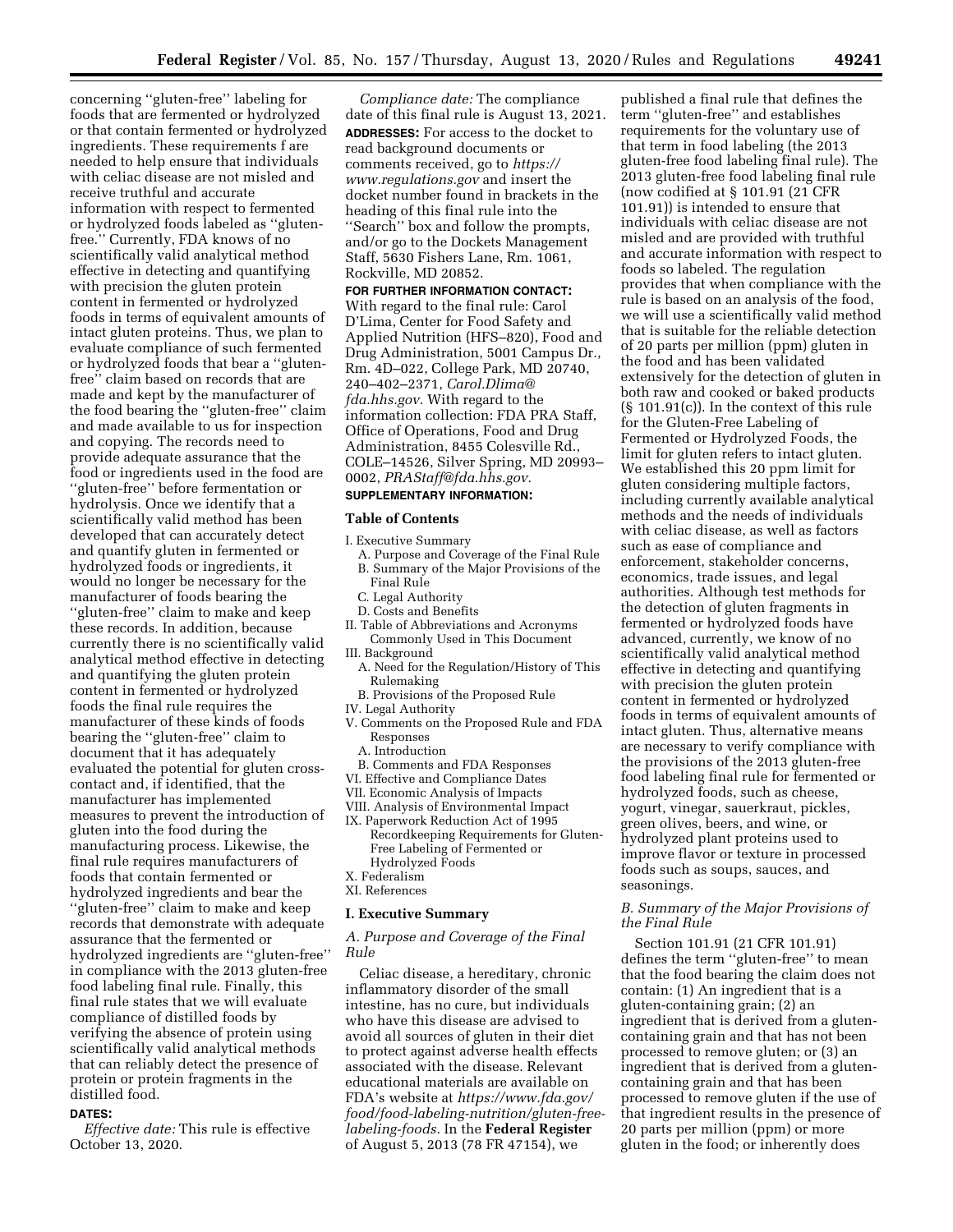not contain gluten, and that any unavoidable presence of gluten in the food is below 20 ppm gluten. A food that bears the claim ''no gluten,'' ''free of gluten,'' or ''without gluten'' in its labeling and fails to meet the requirements for the ''gluten-free'' claim will be deemed to be misbranded. This final rule amends § 101.91(c) to provide alternative means for FDA to verify compliance based on records that are maintained by the manufacturer of the fermented or hydrolyzed food bearing the ''gluten-free'' claim and made available to us for inspection and copying.

This final rule requires that, for foods that are fermented or hydrolyzed and bear the ''gluten-free'' claim, the manufacturer must have records that demonstrate with adequate assurance that the food is ''gluten-free'' in compliance with § 101.91(a)(3) before fermentation or hydrolysis. Such adequate assurance can include test results, certificates of analysis (CoAs), or other appropriate verification documentation for each of the ingredients used in the food. (A CoA is a document indicating specified test results performed on product(s) by a qualified laboratory that has certified the test results.) Alternatively, adequate assurance can include results of tests on the food itself, rather than the ingredients, before fermentation or hydrolysis of the food. In addition, the final rule requires documentation by the manufacturer that any potential for gluten cross-contact has been adequately assessed, and where such a potential has been identified, the manufacturer has implemented measures to prevent the introduction of gluten into the food during the manufacturing process. Also, for foods containing one or more fermented or hydrolyzed ingredients and bearing the ''gluten-free'' claim, manufacturers must make and keep records demonstrating with adequate assurance that the fermented or hydrolyzed ingredients are ''gluten-free'' under § 101.91(a)(3) before fermentation or hydrolysis and the potential for gluten cross-contact has been adequately assessed, and where such potential has been identified, measures have been implemented to prevent introduction of gluten during the ingredient manufacturing process). This includes, but is not limited to, CoAs or other appropriate verification documentation from the ingredient suppliers and/or results of testing conducted by the ingredient suppliers.

The final rule also requires that the manufacturer retain records for at least 2 years after introduction or delivery for introduction of the food into interstate

commerce. The final rule allows these records to be kept as original records, as true copies, or as electronic records, and manufacturers would have to make the records available to us for inspection and copying, upon request, during an inspection. The records need to be reasonably accessible to FDA during an inspection at each manufacturing facility (even if not stored on site) to determine whether the food has been manufactured and labeled in compliance with § 101.91. Records that can be immediately retrieved from another location by electronic means are considered reasonably accessible. The final rule also provides that we will evaluate compliance of distilled foods, such as distilled vinegar, by verifying the absence of protein using scientifically valid analytical methods that can reliably detect the presence of protein or protein fragments in the food.

#### *C. Legal Authority*

Consistent with section 206 of the Food Allergen Labeling and Consumer Protection Act (FALCPA) and sections 403(a)(1), 201(n), and 701(a) of the Federal Food, Drug, and Cosmetic Act (FD&C Act) (21 U.S.C. 343(a)(1), 321(n), and 371(a)), we are issuing requirements to permit the voluntary use of the term ''gluten-free'' in the labeling of foods that are fermented, hydrolyzed, or distilled, or that contain fermented, hydrolyzed, or distilled ingredients.

#### *D. Costs and Benefits*

Full compliance with this final rule would have annualized costs of about \$7 million to \$11 million per year at 3% discount rate and annualized costs of \$7 million to \$11 million at 7% discount rate. For the rule to break-even with costs, the annualized benefits would need to be at least \$8.8 million at a 3% discount rate and a \$9.1 million at a 7% discount rate. Based on our simulation analysis, the rule would break-even with primary cost estimates discounted at 7% if at least 0.07% of estimated individuals with celiac disease following a gluten-free diet benefit from the rule each year.

## **II. Table of Abbreviations and Acronyms Commonly Used in This Document**

| Abbreviation | What it means                                            |
|--------------|----------------------------------------------------------|
| ANPRM        | Advance Notice of Proposed Rule-<br>making.              |
| CPG          | Compliance Policy Guide.                                 |
|              | E.O.    Executive Order.                                 |
| FALCPA       | Food Allergen Labeling and Con-<br>sumer Protection Act. |
| FD&C Act     | Federal Food, Drug, and Cosmetic<br>Act.                 |
| GMP          | Good Manufacturing Practice.                             |

#### **III. Background**

## *A. Need for the Regulation/History of This Rulemaking*

Celiac disease is a hereditary, chronic inflammatory disorder of the small intestine triggered by the ingestion of certain proteins referred to as gluten, which occur in wheat, rye, barley, and crossbreeds of these grains. The main protein of wheat gluten is gliadin; the similar proteins of rye and barley are termed secalin and hordein, respectively. Both major protein fractions of gluten, gliadins and glutenins, are active in celiac disease. All the gliadins and glutenins subunits are reported to be harmful for individuals with celiac disease (Ref. 1). Celiac disease has no cure, and individuals who have this disease are advised to avoid all sources of gluten in their diet to protect against adverse health effects associated with the disease.

In the **Federal Register** of August 5, 2013 (78 FR 47154), we published a final rule that defines the term ''glutenfree'' and establishes requirements for the voluntary use of that term in food labeling. The 2013 gluten-free food labeling final rule, which is codified at § 101.91, is intended to help ensure that individuals with celiac disease are not misled and receive truthful and accurate information with respect to foods labeled as ''gluten-free.'' The 2013 gluten-free food labeling final rule does not require manufacturers who label their foods as ''gluten-free'' to test those foods for the presence of gluten. However, they may choose to do so to ensure that the food does not contain 20 ppm or more gluten. The regulation provides that, when compliance with [the rule] is based on an analysis of the food, we will use a scientifically valid method that can reliably detect the presence of 20 ppm gluten in a variety of food matrices, including both raw and cooked or baked products (§ 101.91(c)). We may conduct such testing to verify that foods labeled ''gluten-free'' meet the criteria for ''gluten-free'' labeling, including the part of the ''gluten-free'' definition that states that any unavoidable presence of gluten in the food bearing the claim in its labeling is below 20 ppm gluten (*i.e.,*  below 20 mg gluten per kg of food) (§ 101.91(a)(3)(ii)).

Through comments we received in response to the proposed rule for glutenfree labeling of foods that appeared in the **Federal Register** of January 23, 2007 (72 FR 2795) and to a related notice reopening of the comment period that we published in the **Federal Register** of August 3, 2011 (76 FR 46671), we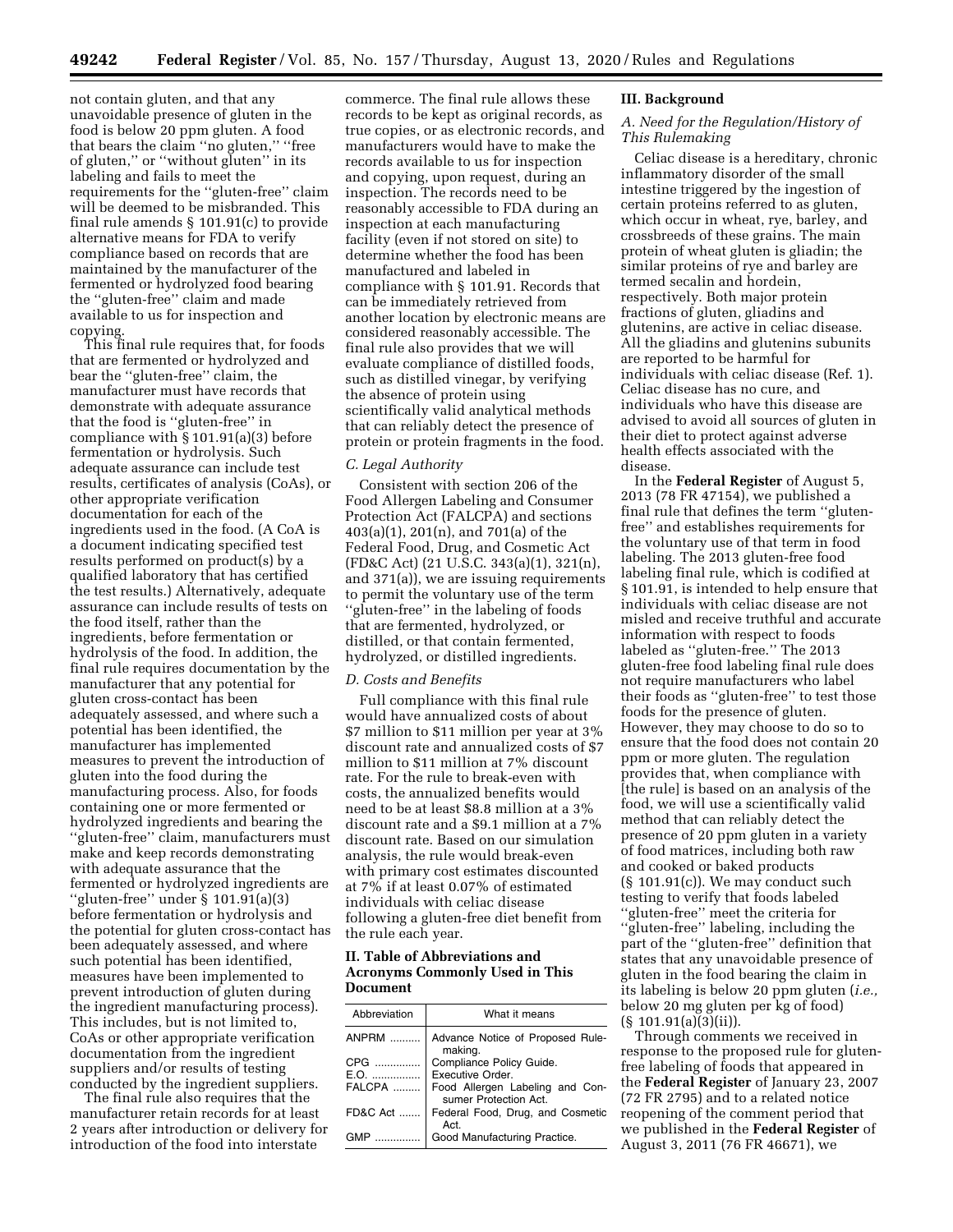became aware that fermented or hydrolyzed foods, some of which are labeled as ''gluten-free,'' cannot be tested for a quantitative measure of intact gluten using currently available analytical methods. In the notice that we published in the **Federal Register** of August 3, 2011 (76 FR 46671 at 46673), we stated that we recognized that, for some food matrices (*e.g.,* fermented or hydrolyzed foods), there were no currently available validated methods that could be used to accurately determine if those foods contained <20 ppm gluten. We also stated that we were considering whether to require manufacturers of such foods to have a scientifically valid method that would reliably and consistently detect gluten at 20 ppm or less before including a ''gluten-free'' claim in the labeling of their foods. We requested comments on this proposed approach as well as on whether we also should require these manufacturers to maintain records on test methods, protocols, and results and to make these records available to us upon inspection.

The notice explained that we interpret the term ''scientifically valid method'' to mean a method that is ''accurate, precise, and specific for its intended purpose and where the results of the method evaluation are published in the peer-reviewed scientific literature. In other words, a scientifically valid test is one that consistently and reliably does what it is intended to do'' (78 FR 47154 at 47165).

Although test methods for the detection of gluten fragments in fermented or hydrolyzed foods have advanced, as of August 13, 2020, we know of no scientifically valid analytical method effective in detecting and quantifying with precision the gluten protein content in fermented or hydrolyzed foods in terms of equivalent amounts of intact gluten proteins. Sandwich Enzyme-Linked Immunosorbent Assay (ELISA)-based methods are not effective in detecting and quantifying gluten proteins that are no longer intact as a result of fermentation or hydrolysis since the method requires at least two epitopes to work. Competitive ELISA-based methods that recognize a single epitope have been developed and may eventually overcome the detection problems encountered using current sandwich ELISA-based assays with fermented or hydrolyzed food. While some studies have validated the reproducibility of competitive ELISAbased test methods, the lack of appropriate calibration standards or suitable reference materials make accurate quantification of gluten content difficult. This uncertainty creates problems in equating these test results to an equivalent amount of intact gluten in the fermented or hydrolyzed product. Without reference standards to gauge the response for detection and quantification of gluten to produce fermented or hydrolyzed products, such quantification is uncertain and potentially inaccurate (Ref. 2). Thus, we need other means to verify compliance for these foods.

## *B. What did we propose to do?*

In the **Federal Register** of November 18, 2015 (80 FR 71990), we published a proposed rule to establish requirements concerning ''gluten-free'' labeling for foods that are fermented, hydrolyzed, or distilled, or that contain fermented, hydrolyzed, or distilled ingredients. In brief, we proposed to evaluate compliance with the 2013 gluten-free food labeling final rule of such fermented or hydrolyzed foods that bear a ''gluten-free'' claim based on records that are made and kept by the manufacturer of the food bearing the ''gluten-free'' claim and made available to us for inspection and copying. The records would need to provide adequate assurance that food is ''gluten-free'' in compliance with the 2013 gluten-free food labeling final rule before fermentation or hydrolysis. In addition, we proposed to require the manufacturer of fermented or hydrolyzed foods bearing the ''glutenfree'' claim to document that it has adequately evaluated the potential for gluten cross-contact and, if identified, that the manufacturer has implemented measures to prevent the introduction of gluten into the food during the manufacturing process. Likewise, we proposed to require manufacturers of foods that contain fermented or hydrolyzed ingredients and bear the ''gluten-free'' claim to make and keep records that demonstrate with adequate assurance that the fermented or hydrolyzed ingredients are ''gluten-free'' in compliance with § 101.91. Finally, we proposed to evaluate compliance of distilled foods by verifying the absence of protein using scientifically valid analytical methods that can reliably detect the presence of protein or protein fragments in the distilled food. We proposed to revise § 101.91(b)(1), (b)(2), and (c) to state that when a scientifically valid method is not available because the food or ingredient is fermented or hydrolyzed, the manufacturer of such foods bearing the claim must make and keep records regarding the fermented or hydrolyzed food that demonstrate: (1) Adequate assurance that the food is ''gluten-free'' before fermentation or

hydrolysis; (2) the manufacturer has adequately evaluated their processing for any potential for gluten crosscontact; and (3) where the potential for gluten cross-contact has been identified, the manufacturer has implemented measures to prevent the introduction of gluten into the food during the manufacturing process. For foods for which a scientifically valid method to detect and quantify gluten is not available because the food is distilled, compliance would be evaluated by verifying the absence of protein (and thus gluten) in the distilled component using scientifically valid analytical methods that can reliably detect the presence or absence of protein or protein fragments in the food.

#### **IV. Legal Authority**

We are issuing this final rule under section 206 of FALCPA which directs the ''Secretary of Health and Human Services, in consultation with appropriate experts and stakeholders,'' to ''issue a rule to define, and permit use of, the term ''gluten-free'' on the labeling of foods.'' Section 403(a)(1) of the FD&C Act states that a food shall be deemed to be misbranded if its labeling is false or misleading in any particular. In determining whether food labeling is misleading, section 201(n) of the FD&C Act explicitly provides for consideration of the extent to which the labeling fails to reveal facts that are material with respect to the consequences which may result from the use of the food to which the labeling relates under conditions of use as are customary or usual. Section 701(a) of the FD&C Act vests the Secretary (and by delegation, FDA) with authority to issue regulations for the efficient enforcement of the FD&C Act. Consistent with section 206 of FALCPA and sections 403(a)(1), 201(n), and 701(a) of the FD&C Act, we are establishing requirements for the use of the term ''gluten-free'' for fermented and hydrolyzed foods.

Because there is no scientifically valid analytical method available that can both reliably detect and accurately quantify the equivalent of 20 ppm intact gluten in foods that are fermented or hydrolyzed, or that contain fermented or hydrolyzed ingredients, we are establishing requirements for manufacturers to make and keep records containing information that provide adequate assurance that their food complies with the definition of ''glutenfree,'' including information that they gather or produce about their ingredients and the details of their manufacturing practices. These record requirements would help ensure that the use of the term ''gluten-free'' is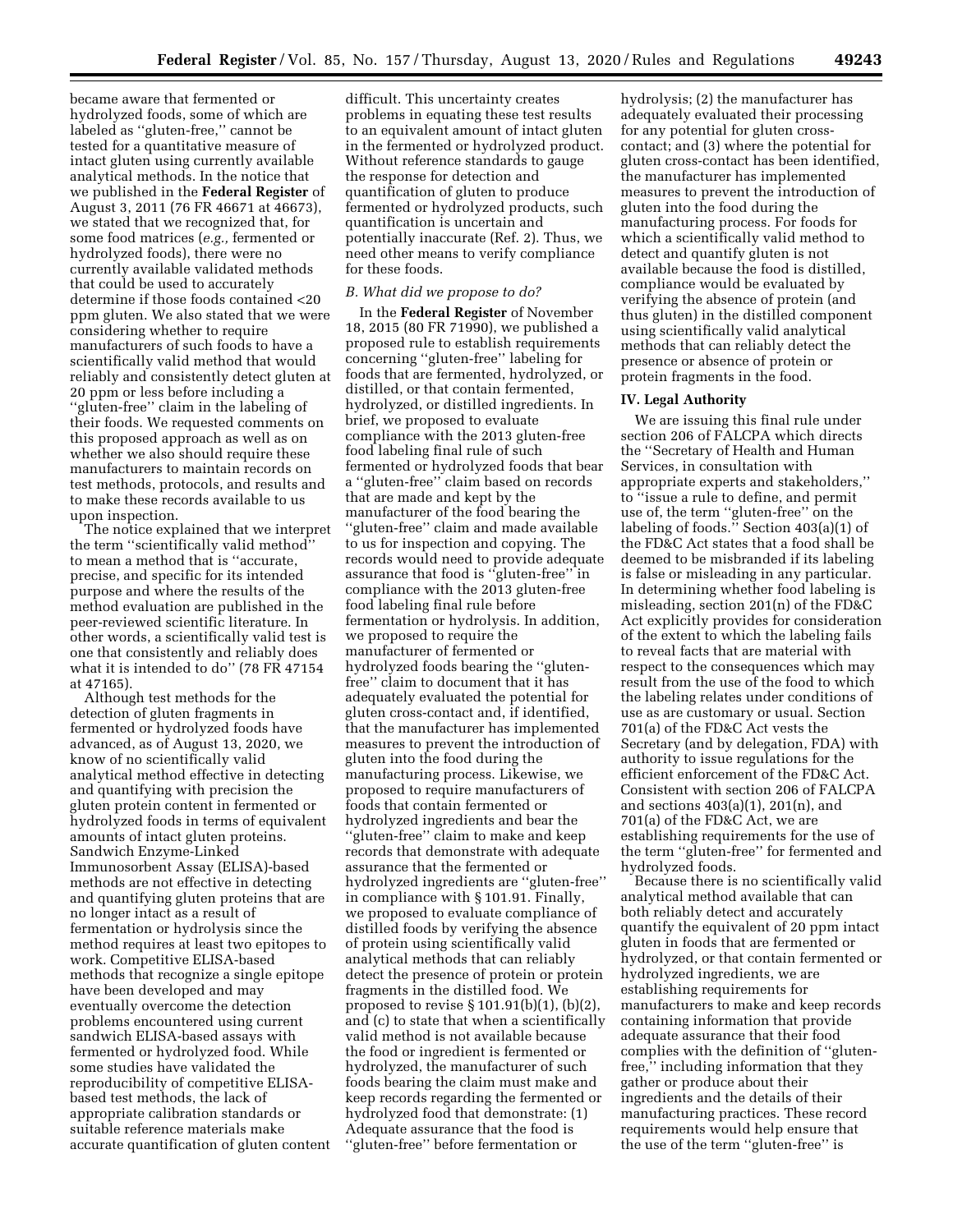accurate, truthful, and not misleading based on information known to the manufacturer that FDA would not otherwise be able to access, and to facilitate efficient and effective action to enforce the requirements when necessary. Our authority to establish records requirements has been upheld under other provisions of the FD&C Act where we have found such records to be necessary (*National Confectioners Assoc.* v. *Califano,* 569 F.2d 690, 693– 694 (D.C. Cir. 1978)).

The final rule requires records only for foods for which an adequate analytical method is not available. The records will allow us to verify that the ''gluten-free'' claim on foods that are fermented or hydrolyzed, or contain fermented or hydrolyzed ingredients, is truthful and complies with the requirements of the definition. The authority granted to us under sections 701(a), 403(a)(1), and 201(n) of the FD&C Act not only includes authority to establish records requirements, but also includes authority to access to such records. Without such authority, we would not know whether the use of the term ''gluten-free'' on the label or in the labeling of these foods is truthful and not misleading under sections 403(a)(1) and 201(n) of the FD&C Act. The introduction or delivery for introduction into interstate commerce of a misbranded food is a prohibited act under section 301(a) of the FD&C Act  $(21 U.S.C. 331(a))$ . Thus, to determine whether the food is misbranded, and the manufacturer has committed a prohibited act, we must have access to the manufacturer's records that we are requiring be made and kept under sections 403(a)(1), 201(n), and 701(a) of the FD&C Act. Failure to make and keep records, and provide the records to FDA, as described in  $\S 101.91(c)(4)$ , would result in the food being misbranded under sections 403(a)(1) and 201(n) of the FD&C Act.

## **V. Comments on the Proposed Rule and FDA Responses**

## *A. Introduction*

We received over 500 comments on the proposed rule. We received comments from consumers; consumer groups; trade organizations; industry; public health organizations; public advocacy groups; and other organizations. We have numbered each comment to help distinguish among different topics. We have grouped similar comments together under the same number, and, in some cases, we have separated different issues discussed in the same comment letter and designated them as distinct

comments for purposes of our responses. The number assigned to each comment topic is for organizational purposes only and does not signify the comment's value, importance, or the order in which it was received.

#### *B. Comments and FDA Responses*

1. Request for Exemption for Inherently Gluten-Free Ingredients and Enzymes

(Comment 1) Several comments stated that the rule would have the unintended consequence of prohibiting certain inherently gluten-free foods and ingredients from bearing a ''gluten-free'' claim. The comments said that the added recordkeeping requirements were an unnecessary burden on manufacturers and that, in other cases, it might be impossible to request records from remote geographic regions for commodity items that are fermented immediately after harvest (*e.g.,* cocoa beans). The comments pointed out that some ingredients are at low risk of contact with gluten-containing grains at harvest as well as across the supply chain. The comments stated that FDA should make clear in the preamble to the final rule that inherently gluten-free foods, such as milk and dairy ingredients, vanilla beans, enzymes (grown on media containing gluten), flavor extracts, and cocoa beans, that have a low risk of gluten cross-contact are exempt from the final rule. The comments requested that proposed § 101.91(c)(3) not apply to foods containing fermented or hydrolyzed ingredients derived from foods that are inherently ''gluten-free'' and do not have a known or reasonable probability of gluten cross-contact. Alternatively, some comments suggested that we revise the rule to apply only to fermented foods produced from glutencontaining grains or having a known or reasonably foreseeable risk of crosscontact with a gluten-containing grain (*e.g.,* gluten-free beers). The comments suggested that we define ''fermented food'' for the purposes of this section as ''a food or ingredient derived from a gluten-containing grain by fermentation.''

The comments also stated that, if we could not create an exemption, we should clarify that testing is not required for inherently gluten-free ingredients when there is no crosscontact with gluten-containing ingredients. Also, if testing is done, it should only be at the frequency necessary to prove the ''gluten-free'' claim and records regarding crosscontact should be flexible based on ingredients and facility. Further, the comments stated that we should clarify

whether documentation providing general information on the commodity and regional growing practices in countries of origin would be sufficient to meet the ''gluten-free'' claim requirements.

(Response 1) It is our experience that all foods may, at some point during manufacture, have a risk of crosscontact with a gluten-containing grain depending on manufacturer operations, sources of ingredients, movements through the supply chain and distribution, etc. There may be inherently gluten-free foods or ingredients that still do not meet the definition of ''gluten-free'' due to crosscontact with gluten that leads to gluten content in the food that is at or above 20 ppm. Conversely, there also may be inherently gluten-free foods that have some cross-contact with glutencontaining products but are still able to bear the ''gluten-free'' claim because the presence of gluten in the food due to cross-contact is less than 20 ppm. Just as we concluded in the preamble to the 2013 gluten-free food labeling final rule (78 FR 47154 at 47168), all food bearing a ''gluten-free'' claim, regardless if they are inherently gluten-free or not, must meet the definition of ''gluten-free.'' In 2015, we stated in the preamble to the proposed rule for gluten-free labeling of fermented or hydrolyzed foods that the specific types of records that would provide adequate assurance that fermented or hydrolyzed ingredients with a high likelihood of gluten crosscontact, such as grains and legumes, may differ from the records that would provide adequate assurance for ingredients with a lower likelihood of gluten cross-contact, such as dairy (80 FR 71990 at 71996 through 71998). For example, a manufacturer of fermented or hydrolyzed foods from non-glutencontaining grains, legumes, or seeds that are susceptible to cross-contact with gluten-containing grains bearing the 'gluten-free'' claim may choose to obtain a CoA from the ingredient suppliers or test the ingredients before fermentation and maintain records of the test results. A manufacturer of products bearing the ''gluten-free'' claim made from inherently gluten-free ingredients, such as milk, or fruit, that have low probability of cross-contact with gluten-containing grains may be more likely to use other appropriate verification documentation. Thus, we decline to modify § 101.91(c)(3) to exclude any group of foods or ingredients because doing so does not consider the possibility of cross-contact.

We also decline to define the term ''fermented food'' as a food or ingredient derived only from a gluten-containing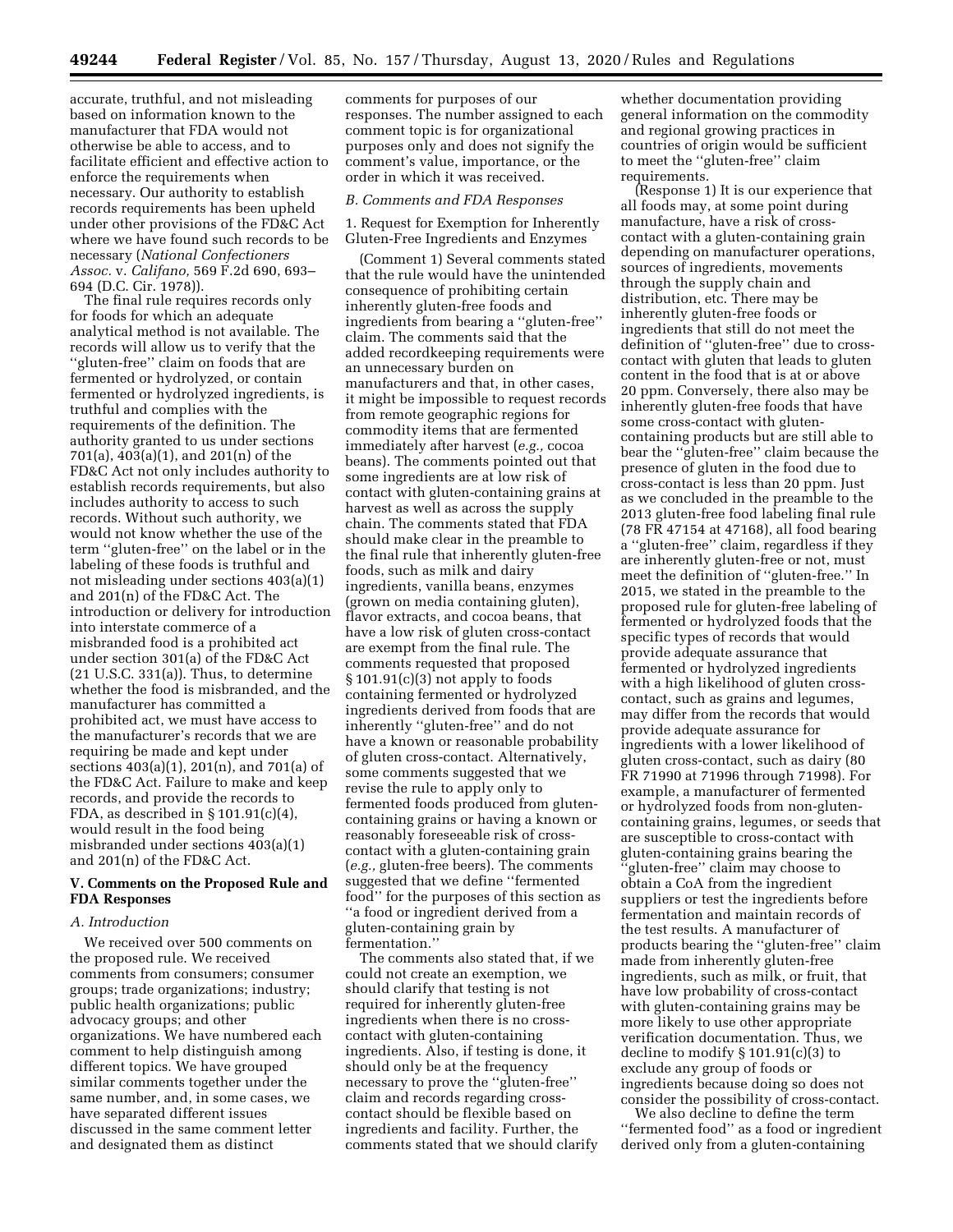grain by fermentation. The final rule is intended to cover all foods that are fermented or contain fermented ingredients and bear the term ''glutenfree,'' not just those from glutencontaining grains. Regardless of whether the food that is subjected to fermentation contains gluten, we cannot exclude the possibility that the food could be exposed to gluten due to crosscontact. It is important that all manufacturers who choose to use the ''gluten-free'' claim on their foods that are fermented or contain fermented ingredients evaluate their process for potential gluten cross-contact.

As requested by a comment, we are clarifying that the final rule does not require testing of ingredients. The final rule requires manufacturers to adequately evaluate their processing for any potential for gluten cross-contact. Such assessment involves evaluation of each individual manufacturing process to find out if there is a known or reasonably foreseeable risk of crosscontact with gluten-containing grains and maintenance of records to indicate that measures have been implemented to prevent the introduction of gluten into the food during the manufacturing process. As noted in the preamble to the 2015 proposed rule, we are aware that some foods and ingredients are more at risk than others (80 FR 71990 at 71996 through 71998). The manufacturer is best suited to decide how to adequately evaluate any potential for gluten crosscontact during its manufacturing process as well as the measures that should be taken to prevent the introduction of gluten into the food during that manufacturing process. The final rule requires that manufacturers of food products covered by the rule make and keep records providing adequate assurance that: (1) The food is ''glutenfree'' before fermentation or hydrolysis; (2) the manufacturer has adequately evaluated the potential for cross-contact with gluten during the manufacturing process; and (3) if necessary, measures are in place to prevent the introduction of gluten into the food during the manufacturing process. In some cases, adequate assurance may be provided through testing the ingredients when there is a scientifically valid method that can reliably detect the presence of 20 ppm gluten. Testing should indicate that foods or ingredients contain less than 20 ppm gluten before fermentation or hydrolysis. To help address potential gluten cross-contact during the manufacturing process, the final rule, at § 101.91(c)(2) and (3), requires that manufacturers of a fermented or hydrolyzed product who wish to use a

''gluten-free'' claim make and keep records that provide adequate assurance that they have carefully evaluated their processing for any potential for gluten cross-contact, and where the potential exists, manufacturers have implemented measures to prevent the introduction of gluten into the food. Through this process, a manufacturer can assure that the food or its ingredients comply with § 101.91(a)(3) before fermentation or hydrolysis. As specified in the preamble to the 2015 proposed rule (80 FR 71990 at 71996 through 71998), the records providing adequate assurance that the food is ''gluten-free'' before fermentation or hydrolysis could include records of test results conducted by the manufacturer or an ingredient supplier, CoA, or other appropriate verification documentation for the food itself or each of the ingredients used in the food. We would expect manufacturers of fermented or hydrolyzed foods that bear the ''glutenfree'' claim, as part of their routine operations, to test their food or ingredients with the sufficient frequency to ensure that the gluten level in the food or in each ingredient is below 20 ppm before fermentation or hydrolysis. Alternatively, as we noted in the preamble to the 2013 gluten-free food labeling final rule (78 FR 47154 at 47167), manufacturers, as part of routine operations, may rely on records, such as CoAs, from their suppliers to determine that each ingredient is below 20 ppm gluten. Similarly, for ingredients received from outside suppliers, manufacturers may document a visit to a supplier's facility, a review of supplier's records, or a review of written documentation from a supplier to verify the compliance with § 101.91(a)(3) for these ingredients. We find it is appropriate to allow a manufacturer to use any means of verification they develop, if the manufacturer can document that such verification provides adequate assurance that the ingredients comply with § 101.91(a)(3). We do not specify the types of records to be kept, so the manufacturer could, for example, create records regarding the ingredients used or maintain records or CoAs obtained from a supplier.

As we discussed in the preamble to the 2013 gluten-free food labeling final rule (78 FR 47154 at 47173), we expect foods bearing the ''gluten-free'' claim to be manufactured using the controls necessary to minimize cross-contact with all gluten sources to ensure that any amount of gluten in the food from gluten cross-contact is as low as possible and that the food has less than 20 ppm gluten. Also, we would accept

information on growing practices and product segregation as records to meet the requirements of this final rule.

(Comment 2) Several comments expressed concerns regarding some aspects of the proposed rule as it could relate to enzymes. For example, some comments stated that commercial enzymes are often produced by microbes grown on media containing wheat and that these enzymes are considered to be processing aids when used in other foods produced by fermentation. The comments said that very little gluten protein (if transferred to the food by the enzyme) may survive the fermentation process. Therefore, the comments said these enzymes should not be covered under the rule. The comments stated that the production of enzymes includes a bacterial fermentation step, but the enzymes themselves are not fermented or hydrolyzed. The comments noted that the final product is purified to remove extraneous materials and claimed that very small amounts of their enzyme products are used in food processing and, therefore, would not present a health risk to patients with celiac disease. Finally, the comments explained that wheat is not used by the enzymes that form the final product and the enzymes do not contain gluten; thus, according to the comments, the enzymes should not be classified as fermented or hydrolyzed, and we should exempt the enzymes from the rule and allow foods produced with the use of such enzymes to bear a ''gluten-free'' claim if the foods meet the ''gluten-free'' definition under  $§ 101.91(a)(3).$ 

(Response 2) The issue of purity and potential carry-over of growth media containing gluten is a valid concern for both the manufacturers and consumers with celiac disease. Wheat may be present in any carried-over nutrient media used to grow the microbes, and the gluten in the media may be subjected to proteolytic digestion (hydrolysis) making its quantity and biological activity hard to confirm using currently available technology. Further, it is likely that these properties will vary with the specific production process (*e.g.,* type of microbe grown, temperature, incubation period, etc.). We agree that the enzymes produced in this manner are not themselves fermented; however, the gluten that may possibly be present in the enzyme may be hydrolyzed due to fermentation. An important consideration is the amount of potential carryover and how much of the enzyme ingredient is used in the production of the final food product. Because these factors may vary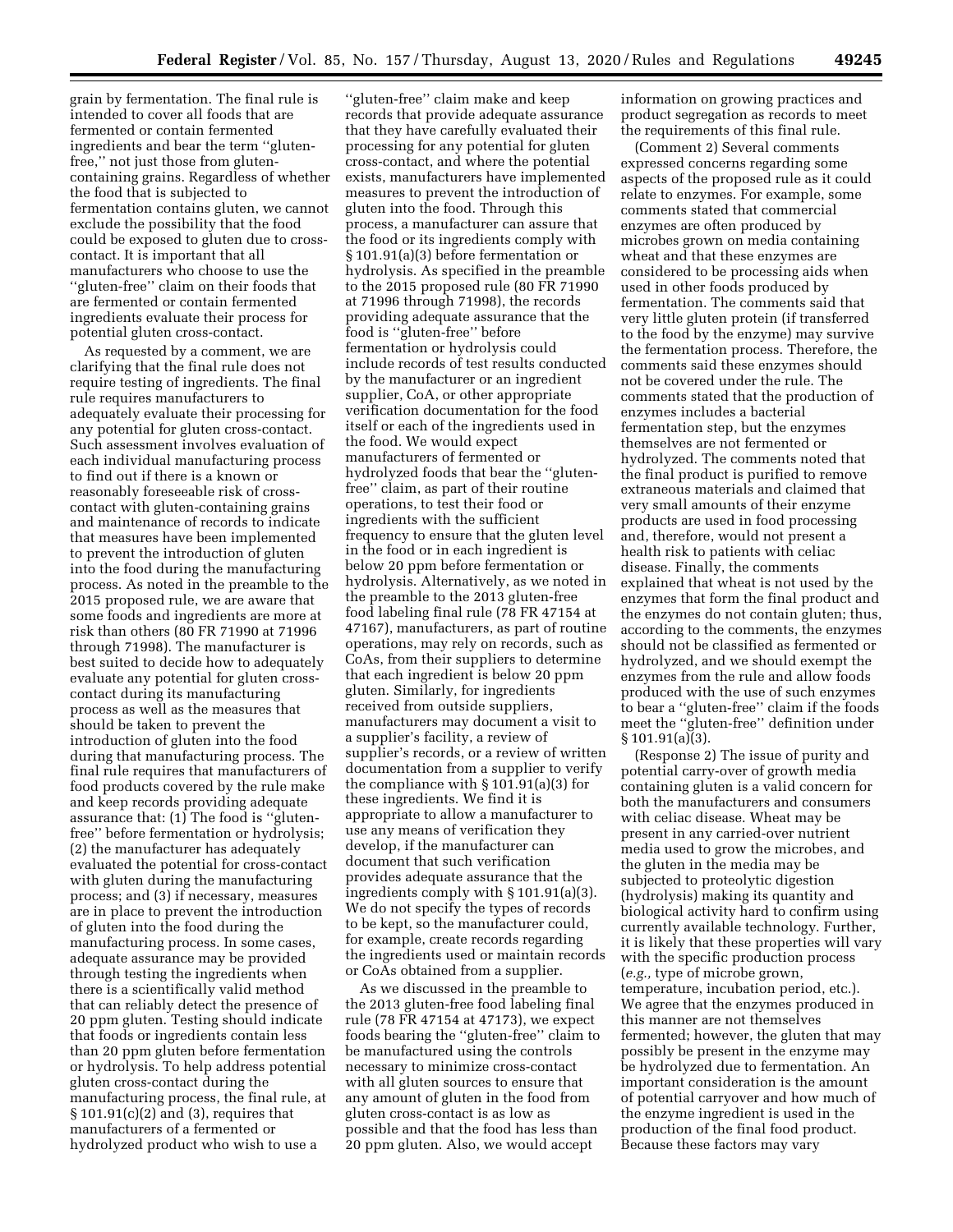considerably, we decline to exempt enzymes from the rule.

Finally, we disagree with the comments' assertions that, because wheat is not used by the enzymes that form the final product, the enzymes do not contain gluten. Section 101.91(a)(3) requires some means of demonstrating that the final product has been processed to remove gluten to a level below 20 ppm. During the enzyme production process, the microbes make use of wheat in the nutrient medium, and any gluten present, because of the carry-over described in the preceding paragraph, may have undergone alterations, such as protein fragmentation and deamidation, during the bacterial fermentation step. We do not know how these changes affect the immunopathogenicity and other properties of gluten, and it is not clear whether the means of measuring compliance with the 2013 gluten-free food labeling final rule for intact gluten would be sufficient to safeguard consumers with celiac disease. Thus, until this is known, the final rule is needed to help ensure that individuals with celiac disease are not misled and receive truthful and accurate information with respect to fermented or hydrolyzed foods labeled as ''glutenfree.''

(Comment 3) One comment regarding the effects of various processing and treatment technologies noted that it was important to distinguish between those that actually remove gluten and those that modify or cleave the protein molecules without actually removing anything from the food or ingredient. The comment provided an example of production of wheat starch that involves a step in which a protein (gluten) enriched fraction is physically separated from a protein depleted (potentially gluten-free) starch fraction. In this case, gluten has been removed. When a food or ingredient is treated by fermentation or hydrolysis, it is only possible to state that the gluten has been modified, not removed.

(Response 3) We agree that there is a difference between physical removal and modification (processing) of gluten to generate a product that does not contain any immunopathogenic elements of concern to consumers with celiac disease. When physically removing the gluten, the question is whether all of the gluten has been removed so that there is no trace left that might cause an adverse health event. Modification of the gluten is not definitive unless it is possible to demonstrate that all of the modified gluten or its protein components are no longer harmful for individuals with celiac disease.

2. Innovation in Developing Methods for Fermented, Hydrolyzed, or Distilled Foods

(Comment 4) A few comments stated that a valid method exists to quantify gluten in a product that has been fermented or hydrolyzed, like beer, and pointed to the R5 Competitive ELISA test with inactivated protease enzyme.

(Response 4) When compliance with § 101.91(b) is based on an analysis of the food, FDA will use a scientifically valid method that can reliably detect the presence of 20 ppm gluten in a variety of food matrices, including both raw, cooked, or baked products (§ 101.191(c)). As stated in the 2011 notice and the 2013 gluten-free food labeling final rule, a scientifically valid method for purposes of substantiating a ''gluten-free'' claim for food matrices where formally validated methods (*e.g.,*  that underwent a multi-laboratory performance evaluation) do not exist is one that is accurate, precise, and specific for its intended purpose and where the results of the method evaluation are published in the peerreviewed scientific literature. In other words, a scientifically valid test is one that consistently and reliably does what it is intended to do (76 FR 46671 at 46673; 78 FR 47154 at 47165). The R5 Competitive ELISA test has potential as a quantitative method, and we acknowledge that, under the appropriate test conditions, the R5 Competitive ELISA can generate reproducible results. The commercial R5 Competitive ELISA marketed for the detection of hydrolyzed (or fermented) gluten has, by design, an advantage over sandwich ELISA-based methods by not requiring the presence of two antigenic epitopes (antibody binding sites) to detect the presence of gluten peptides. Further, because the immunopathogenesis associated with celiac disease only requires a single immunopathogenic element, the R5 Competitive ELISA is theoretically more appropriate as an assay.

However, as currently designed, the R5 Competitive ELISA method is not suitable for the detection and quantification of gluten in any fermented or hydrolyzed food (*e.g.,* beer, yogurt). The lack of appropriate reference standards for the detection and quantification of gluten subjected to fermentation or proteolysis (hydrolysis) makes the results generated by the R5 Competitive ELISA difficult, if not impossible, to interpret. As currently supplied, the calibration standard in the R5 Competitive ELISA is allowed to

proceed for a specified amount of time at a specific temperature. If the hydrolytic conditions (time, temperature, or composition under which the hydrolysis is occurring) associated with the production of the sample being analyzed were different from those used to make the calibration standards, the peptide profile is likely to be different, and the assay is unlikely to generate accurate results. The Association of Official Analytic Chemists Official Methods of Analysis (AOAC OMA) First Action award to the R5 Competitive ELISA stated that the hydrolyzed gluten being used as a calibration standard may not be suitable, and users should establish their own standards before relying on the calibration standard (Ref. 3). Specifically, minor fluctuations in temperature and time, as well as the specifics of the proteolysis, could result in a different range of peptides, making the calibration standards not suitable.

Further, it is not known how to interpret the immunopathogenicity based on the amount and profile of gluten peptides detected. The threshold of 20 ppm gluten was based on studies examining the immunopathogenicity of intact gluten. Whether the biological activity on a per mg basis is the same for gluten peptides, as was measured with intact proteins, is unknown; the answer may depend on the peptide profile.

Thus, we have concerns regarding the use of the R5 Competitive ELISA in the detection of gluten in fermented or hydrolyzed foods or ingredients because of the challenge in demonstrating that it is suitable for the intended purpose of interpreting the immunopathogenicity based on the amount and profile of gluten peptides detected and whether the method performs reliably (*i.e.,* is a scientifically valid method). While the method may perform reproducibly as indicated by the American Association of Cereal Chemist International (AACCI) validation (Ref. 4), it does not mean that the method is suitable for the intended purpose of detecting and quantifying, with sufficient accuracy, the gluten protein content in fermented and hydrolyzed foods, or assessing the immunopahogenicity or equivalent amount of intact gluten proteins.

Finally, the procedure of adding a controlled amount of an artificially prepared hydrolysate to food as required by the testing protocol (a process called ''spiking'') may give an inaccurate reading because it does not reflect the assay's ability to detect gluten that has been added to the food before processing and hydrolyzed during production. For this reason, it is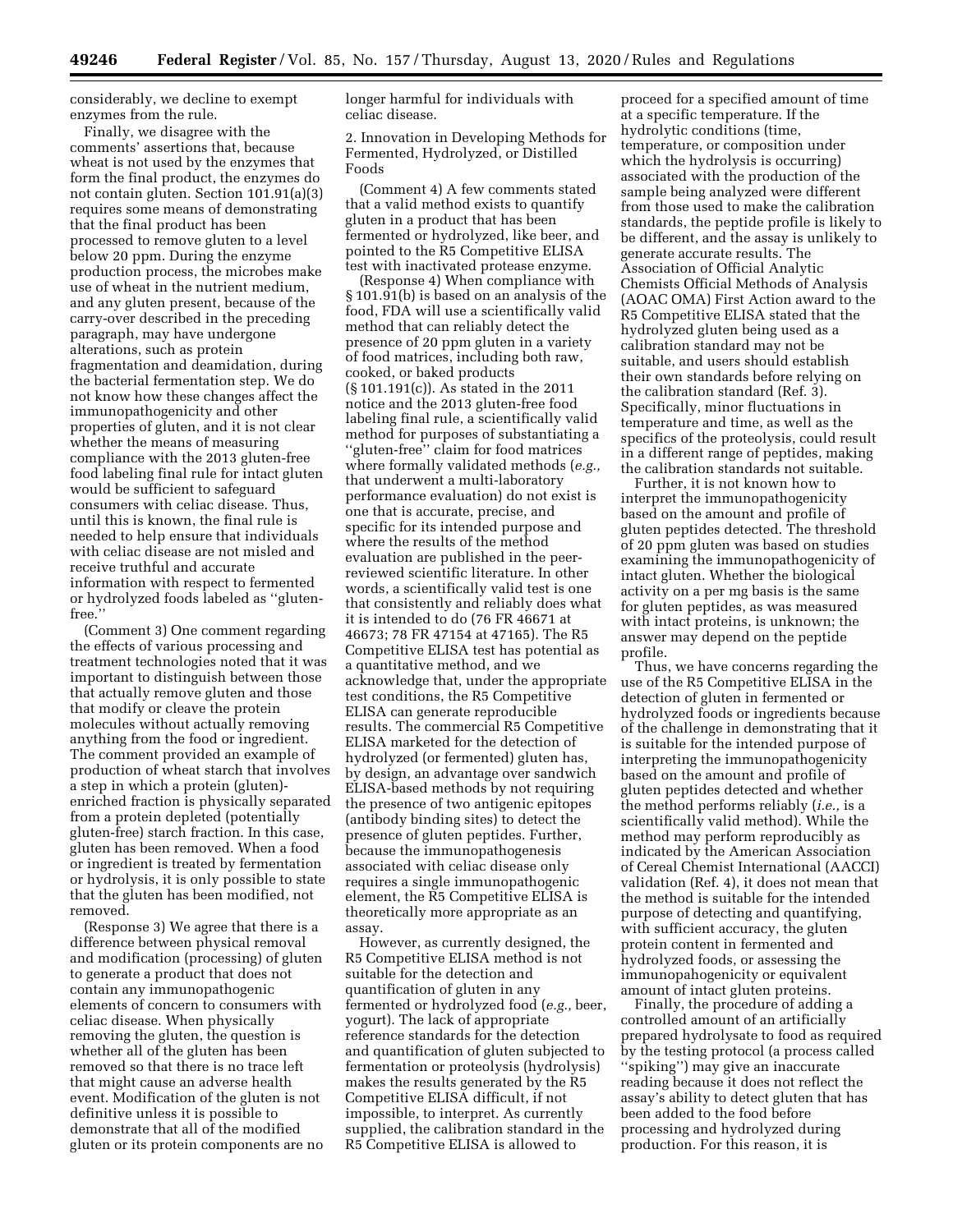important that, whenever possible, methods be validated using gluten that is added to the food before processing. The inability to detect any gluten using the R5 Competitive ELISA (below the limit of detection) is not an indication of complete elimination or even a reduction of gluten. Another complexity is that not all the immunopathogenic sequences of gluten have been identified. Further, the R5 antibody does not recognize all immunopathogenic sequences (*e.g.,*  glutenin-derived) and, therefore, gluten could be present in a form that is not detectable (Ref. 5).

(Comment 5) One comment stated that the proposed rule would require gluten to be measured using scientifically valid methods. The comment would have us revise the rule to address the fact that there are many different test methods and that they vary in their ability to provide accurate and precise data. The comment suggested that, instead of requiring that testing labs merely use ''scientifically valid'' test methods, we require that the methods are fully validated, thereby establishing performance reliability (the consistency or reproducibility of the test).

(Response 5) The ideal test method for detecting and quantifying the gluten content of feremented or hydrolyzed foods is a scientifically valid method that is suitable for the intended purpose and has been extensively, preferably multi-laboratory validated. However, multi-laboratory validation is sometimes conducted for conditions that are not suitable for the intended purpose (not scientifically valid). For example, in the R5 Competitive ELISA, which has undergone multi-laboratory validation for use in the quantitative analysis of fermented or hydrolyzed gluten, the calibration standard often does not represent the peptide repertoire being measured and, thereby, is not suitable for fermented or hydrolyzed foods or ingredients. Further, validation should focus on realistic samples. Instead, the R5 Competitive ELISA validation employed a calibration standard to which a controlled amount of substance, as required by protocol, was added into several samples; as such, the recoveries and performance of the assay were not reflective of the analysis of realistic samples. The R5 Competitive ELISA is not the only example of a method that has been promoted for use in an analysis of gluten in fermented or hydrolyzed foods, but it is mentioned here because it has been promoted for use in the quantitative analysis of fermented or hydrolyzed gluten. Although an AOAC Official Method is

often a good indicator of reliability (not necessarily 'suitability for purpose' beyond the specifics described in the validation report), there are other organizations, such as the American Society for Testing and Materials (ASTM), that may develop methods that perform reliably and may be appropriate for testing gluten in fermented or hydrolyzed foods.

Other governmental agencies and industry may adopt their own procedures for testing gluten in hydrolyzed and fermented foods as well. The focus should be on using the most appropriate, scientifically valid method that meets the manufacturer's needs. Realizing insufficiencies of existing validation methods, we established our own validation protocols. Our validation protocols focus on the detection and quantification of analytes under realistic conditions (such as using a standard that has been spiked before any food processing instead of simply spiking the standard into the final food product). Once a method has been validated, the method can only be used for a novel food following evaluation and validation of the method performance with the specific food matrix.

(Comment 6) Several comments stated that the proposed rule does not offer flexibility for scientific innovation and, therefore, unintentionally prevents fermented and hydrolyzed foods from benefiting from scientific advancements that are very likely to be achieved. One comment stated that the proposed rule is overly restrictive, shows disregard to competition and innovation, and threatens to stifle the marketplace because it fails to account for new and emerging technologies and scientific developments in this area. Other comments asserted that the rule will limit options for those suffering from gluten-related disorders.

(Response 6) As with all detection methodology, we support efforts to resolve the uncertainty issues associated with quantifying gluten fragments and interpreting results in terms of intact gluten. The preamble to the 2013 glutenfree food labeling final rule (78 FR 47154 at 47169) and this final rule reflect our support in encouraging innovation in how gluten-free products are produced and the development of new analytical methods for detecting the gluten content of foods. Other than our discussion of distillation, where testing for the absence of protein indicates compliance with the use of the term ''gluten-free,'' we deliberately did not specify analytical methods that should be used. We did this because we believe that specifying analytical

methods would unnecessarily limit flexibility and possibly deter the development of new and better analytical methods as well as methods for gluten removal. In the preamble to the 2013 gluten-free food labeling final rule (78 FR 47154 at 47169), we stated that we were not specifying analytical methods in the final rule even though we had included a description of two analytical methods that met our needs for the analysis of intact gluten in the 2011 notice that reopened the comment period for the proposed rule for glutenfree food labeling of foods (76 FR 46671 at 46672). In the 2011 notice, we described the methods along with references explaining how the two methods were suitable-for-purpose and were validated. The information in the preamble to the 2013 gluten-free food labeling final rule provided extensive discussion about why we were not specifying analytical methods in order to support the development of new and better technologies and also demonstrate flexibility for foods that are not fermented or hydrolyzed by allowing stakeholders to use the methods most appropriate to fit their needs (78 FR 47154 at 47169).

More importantly, we have written the final rule in a manner that, once we identify that a scientifically valid method, pursuant to  $\S 101.91(c)(1)$ , has been developed that can accurately detect and quantify gluten in some or all fermented or hydrolyzed foods or ingredients, § 101.91(c)(2)–(c)(4) would no longer be applicable for those foods, and it would no longer be necessary for the manufacturer of foods bearing the ''gluten-free'' claim to make and keep the records required under § 101.91(c)(2)–(c)(4) demonstrating adequate assurance that the food meets the ''gluten-free'' definition before fermentation or hydrolysis. Should any new scientifically valid methods be developed that can accurately detect and quantify gluten in fermented and hydrolyzed foods, FDA would determine compliance in accordance with § 101.91(c)(1). (On our own initiative, we have revised § 101.91(c)(1) to state that the scientifically valid method is one that can ''reliably detect and quantify'' the presence of 20 ppm gluten. We added the words ''and quantify'' to clarify that the scientifically valid method needs to do more than detect the presence of gluten.) In addition, should any new scientifically valid methods be developed for fermented or hydrolyzed foods, we expect that we would identify the existence of such methods through guidance or other appropriate means.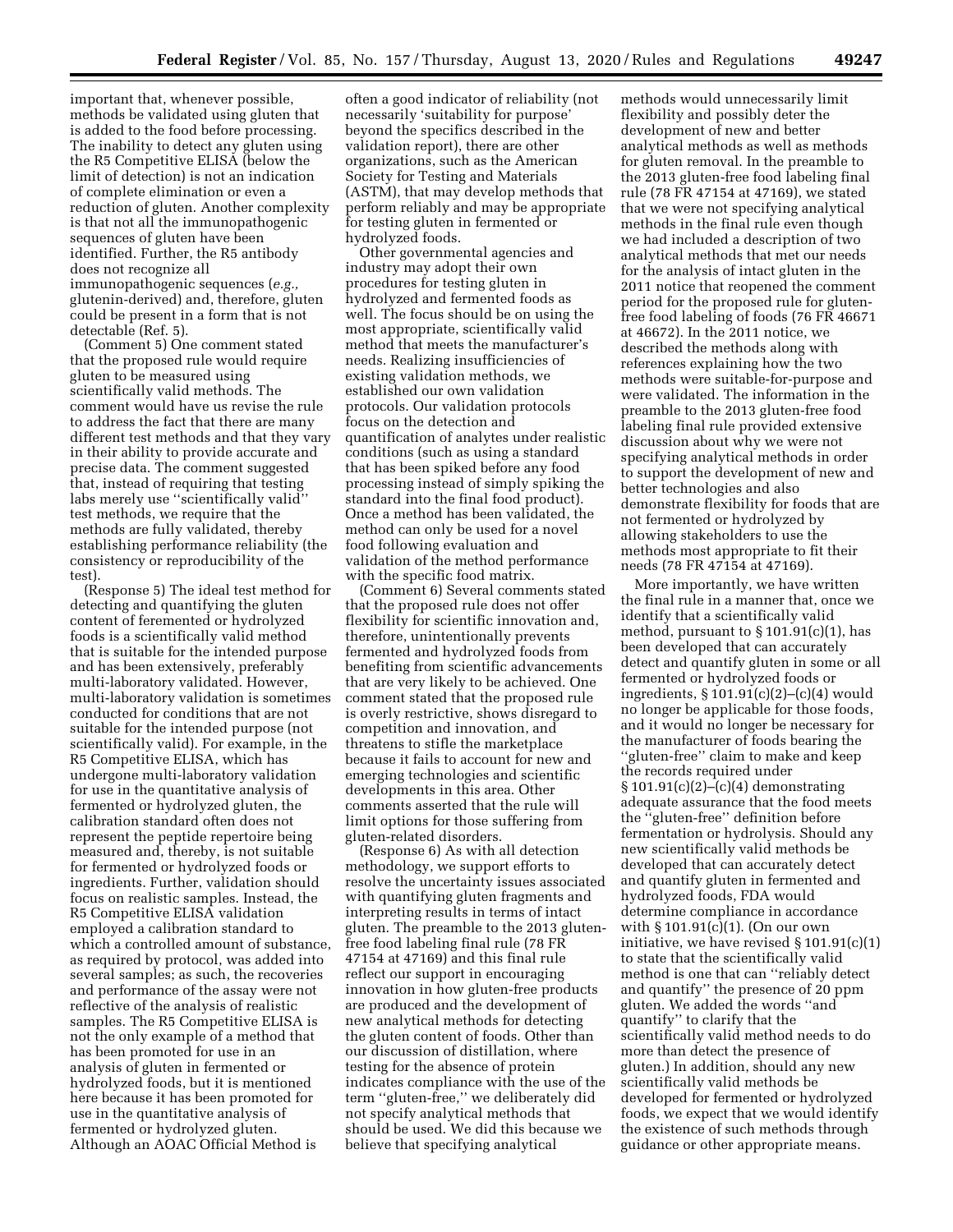Therefore, we disagree with the assertion that the final rule is overly restrictive, adversely affects competition or innovation, or fails to account for emerging technologies.

(Comment 7) One comment asked us to give insight regarding which analytical methods might be of greater utility for verifying absence of protein in distilled foods and ingredients.

(Response 7) We decline to discuss in detail the pros and cons of the various analytical methods available for verifying the absence of protein in distilled food and ingredients because the best method may depend on factors such as food matrix, the experience of the analyst, the business decision of the company, etc. Additionally, a list of methods may be misinterpreted as indicating that we consider other approaches that are not included on the list to be unacceptable or of comparatively less value or usefulness.

#### 3. Distilled Food

(Comment 8) One comment stated that FDA claimed that there is no proof that gluten does not volatilize during the distillation process because the temperatures are not high enough to allow gluten to pass through a still. The comment went on to state that, rather than banning a ''gluten-free'' claim on any product that had not been tested for gluten, FDA should rely on existing science that proves that gluten does not pass through a distillation still and, therefore, would not end up in a distilled product. The comment said that testing every batch is a hardship on small craft and farm distillers and prevents marketing of these kind of products to those with gluten intolerance. The comment also said that we should commission a scientific study to confirm that gluten may be present in distilled spirits or that gluten does not pass through a still and, therefore, all distilled spirits do not contain gluten.

(Response 8) The comment may have misunderstood our position. We did not claim that there is no proof that gluten does not volatilize during the distillation process because the temperatures are not high enough to allow gluten to pass through a still. If good manufacturing practices are followed, the process of distillation must remove all protein (and thus gluten), regardless if the product has been distilled from gluten-containing grains. As discussed further in Response 9, distillation is considered a process to remove gluten and it is unlikely that residual gluten may be present in the final distilled products. Transfer of gluten into the distillate would only be

expected to occur under poor manufacturing practices in which the initial material is splashing into the distillate due to poor design of the still. Protein testing can be done to confirm that protein (and thus gluten) is absent in the distilled product. We note that testing of each batch is not required under existing regulations, and this rule specifies the methods we will use to verify compliance for distilled foods in § 101.91(c)(5). In addition, we note that any ingredients (such as flavors) added to the distilled product would need to comply with our regulations defining ''gluten-free'' in § 101.91(a) for the finished product labeling to bear the gluten-free claim.

(Comment 9) A few comments opposed different requirements for distilled foods because, according to the comments, distilled foods have caused reactions in some people and, therefore, are not safe. The comments stated that the exception for distilled foods is in direct conflict with the gluten-free food labeling rule and creates an uneven playing field within the overall alcoholic beverages category. The comments pointed out that malt beverages or other products that have undergone a process to remove or reduce gluten content are not treated the same as distilled spirits.

One comment suggested a tiered labeling system for distilled foods with varying labels (''Gluten-free,'' ''glutenfree'' with a disclaimer, ''glutenreduced,'' no gluten claim allowed) that allows ''gluten-free'' labeling when testing is possible with the caveat that if the starting material was a glutencontaining grain, a disclaimer is used to disclose this fact. The comment claimed that this tiered labeling standard would provide full disclosure to the consumer, place the burden on industry to provide accurate labeling, and be transparent.

(Response 9) As we explained in the preamble to the proposed rule (80 FR 71990 at 71995, 71999), while creating distilled vinegar does involve fermentation, the process of distillation heats a liquid, which vaporizes components with lower boiling points and separates them from components with higher boiling points. The remaining compounds, whose boiling points are too high to undergo vaporization, are left behind. If distillation is done properly, the process removes gluten because gluten does not vaporize. Therefore, there should not be any gluten remaining in the final distilled product. For this reason, a distilled product labeling may bear a ''gluten-free'' claim and should be safe for people with celiac disease to consume.

We also disagree that the regulations for distilled foods or ingredients is in direct conflict with our regulations defining ''gluten-free.'' Our regulations permit ingredients derived from a gluten-containing grain that has been processed to remove gluten if the use of that ingredient does not result in the presence of 20 ppm or more gluten in the food  $(\S 101.91(a)(3)(i)(A)(3))$ .

We are aware that the process of distillation is capable of separating gluten and other proteins from the remaining compounds and, therefore, we make this distinction for foods or ingredients that are distilled. Scientifically valid methods for protein testing can determine if a product is free of protein and, therefore, also free of gluten. Thus, we will evaluate compliance by verifying the absence of protein in the distilled component using scientifically valid analytical methods that can reliably detect the presence or absence of protein or protein fragments in the food. Furthermore, we note that malt beverages, as defined under the Federal Alcohol Administration Act (FAA Act) (27 U.S.C. 211(a)(7)), do not undergo distillation and, therefore, would not be subject to  $\S 101.91(c)(5)$ .

As for the comment regarding a tiered labeling system, to be consistent with § 101.91, which defines the term ''gluten-free,'' we decline to introduce a tiered labeling system along with a disclaimer because § 101.91(b)(2) provides for the use of the label claims ''gluten-free,'' ''no gluten,'' ''free of gluten,'' or ''without gluten'' if the product meets the definition under § 101.91(a)(3). Use of any of these terms on products that were made from gluten-containing grains would not meet the definition of ''gluten-free'' in § 101.91(a)(3) and would, therefore, misbrand the products unless the ingredients used to formulate the food have been processed to remove gluten and the final food product contains less than 20 ppm of gluten. We note that this rule does not prohibit other truthful and not misleading labeling statements about the presence or absence of gluten in food products that do not meet a ''gluten-free'' definition, provided the statements do not expressly or implicitly suggest that the food meets FDA's ''gluten-free'' definition.

(Comment 10) One comment stated that we should revise the rule to distinguish between distilled vinegar made from raw material naturally free from gluten and vinegar made from raw material containing gluten. The comment recommended that if the original feedstock is ''gluten-free,'' then no further testing is needed. The comment pointed out that distilled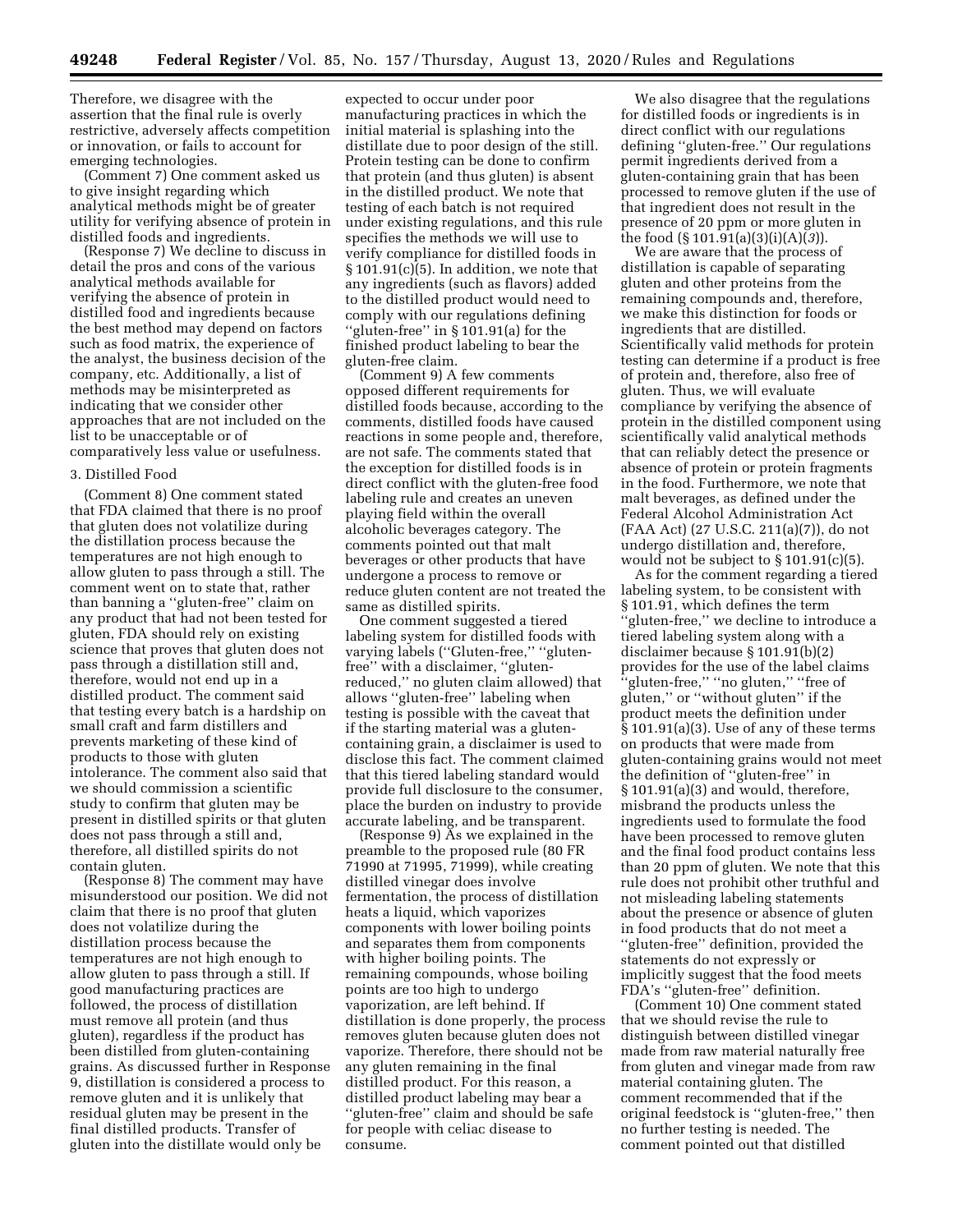vinegar is made from distilled ethanol which is further fermented into vinegar by bacteria. Distilled ethanol is generally produced from non-glutencontaining raw material such as corn, beet or sugar cane but in some cases, also gluten-containing cereals. Vinegar itself is not distilled; only the main raw material to make the vinegar is distilled. Therefore, according to the comment, proteins and/or protein fragments may be present due to the use of yeast or yeast extract in the fermentation of distilled vinegar.

Other comments asked us how we plan to distinguish proteins or protein fragments that may originate from the ethanol feedstock from those proteins and protein fragments that may originate from the ethanol fermentation process. The comments stated that such a distinction for any protein detected is important.

(Response 10) As we explained previously in the preamble to the proposed rule (80 FR 71990 at 71995, 71999), distillation is a process capable of separating gluten and other proteins from the remaining compounds and, therefore, we make this distinction for foods or ingredients that are distilled. Due to the distillation process, no protein fragments should be in the ethanol feedstock. Scientifically valid methods for protein testing can determine if a product is free of protein and, therefore, also free of gluten. Only those vinegars made from distilled ethanol that are further processed in a manner to avoid the introduction of gluten can be considered ''gluten-free.'' As for the possible introduction of gluten from those proteins and protein fragments that may originate from the ethanol fermentation process, as with any product, it is the manufacturer's responsibility to implement measures preventing the introduction of gluten into the food elsewhere in the manufacturing process for an ingredient made ''gluten-free'' by distillation. Further, the manufacturer could request from their supplier that the raw materials, such as bacteria or yeast used in the fermentation of distilled vinegar, be ''gluten-free.'' One way this can be accomplished is by avoiding the use of bacteria grown on any gluten-containing source material or by using appropriate testing to confirm that the material (bacteria) are ''gluten-free.'' Thus, the vinegar manufacturer would have assurance that the distilled ethanol was used in a manner that prevented the introduction of gluten into the food during the manufacturing process.

Scientifically valid analytical methods are readily available to detect the presence or absence of protein and protein fragments (and thus gluten) in distilled foods. Therefore, as indicated in § 101.91(c)(5) of this final rule, we will evaluate compliance with § 101.91(b) by verifying the absence of protein in the distilled component using scientifically valid analytical methods that can reliably detect the presence or absence of protein or protein fragments in the food.

#### 4. Different Compliance Standard

(Comment 11) Some comments stated that the rule concludes that fermented or hydrolyzed foods should be subject to a different labeling compliance standard than other foods bearing a ''gluten-free'' claim based upon the assumption that no scientifically valid method will be developed to accurately detect the presence of gluten in these food products.

(Response 11) There is research underway within FDA and elsewhere to develop methods to accurately detect and quantify the presence of gluten in fermented or hydrolyzed foods. However, as we noted in the proposed rule (80 FR 71990 at 71991), although test methods for the detection of gluten fragments in fermented or hydrolyzed foods have advanced, there is still uncertainty in interpreting the results. The currently available test methods are not capable of producing results on a quantitative basis that equate to an equivalent amount of intact gluten, and thus, we are making available alternate means by which these kinds of foods can comply with § 101.91. Once we have identified a scientifically valid method, it would no longer be necessary for the manufacturer of foods bearing the ''gluten-free'' claim to make and keep the records required under  $§ 101.91(c)(2)–(c)(4)$ , and FDA would determine compliance in accordance with § 101.91(c)(1). If or when a scientifically valid method to detect and quantify the presence of gluten in fermented or hydrolyzed foods become available, we will identify this change through a guidance document or other appropriate means. In addition, FDA may consider changing our regulations if warranted.

(Comment 12) Several comments questioned whether fermented or hydrolyzed foods should be subject to a different compliance standard than other foods bearing a ''gluten-free'' claim when there is a high probability that a scientifically valid method will be developed in the very near future to accurately detect the presence of gluten in such foods. The comments suggested that we remove the reference to any particular food that is distilled, fermented, or hydrolyzed in the

wording of proposed § 101.91(c)(2) through (c)(5). This would mean that the labeling requirements would apply equally to all food categories for which a scientifically valid method is not available to confirm compliance with the 20 ppm gluten threshold. The comments said this would provide FDA with the necessary compliance authority to impose a higher standard on certain foods where we determine that a valid scientific method does not currently exist. Later, when a scientifically valid analytical method is established, no regulatory amendment process would be required. The comments further explained that the proposed language does not offer any flexibility for scientific innovation in this area and unintentionally prevents this group of foods from ever benefiting from scientific advancements that are likely to be achieved.

(Response 12) When we developed the proposed rule, there were no scientifically valid methods for the purposes of analyzing fermented or hydrolyzed foods to determine compliance with § 101.91. Because, currently, there are no analytical methods to reliably detect and quantify gluten in fermented or hydrolyzed food nor methods to equate test results in terms of intact gluten, we will evaluate compliance of these foods that bear a ''gluten-free'' labeling claim with the 2013 gluten-free food labeling final rule based on records that provide adequate assurance that the foods are ''glutenfree'' before fermentation or hydrolysis. Fermented or hydrolyzed foods are subject to the same labeling compliance standards as any other food that would bear a ''gluten-free'' claim. This final rule describes how manufacturers of fermented or hydrolyzed foods or distilled foods would be able to demonstrate compliance and how FDA will evaluate compliance. For this reason, we decline to remove reference to distilled foods and fermented or hydrolyzed foods from § 101.91(c)(2) through (c)(5). Further, as we noted in Response 6, if or when a scientifically valid method for fermented or hydrolyzed foods becomes available, FDA will identify such a method through a guidance document or other appropriate means. Once FDA identifies such a method, it would no longer be necessary for the manufacturer of foods bearing the ''gluten-free'' claim to make and keep the records required under § 101.91(c)(2) though (c)(4), and FDA would determine compliance with the ''gluten free'' labeling requirements under § 101.91(c)(1).

(Comment 13) One comment stated that the proposed rule appears to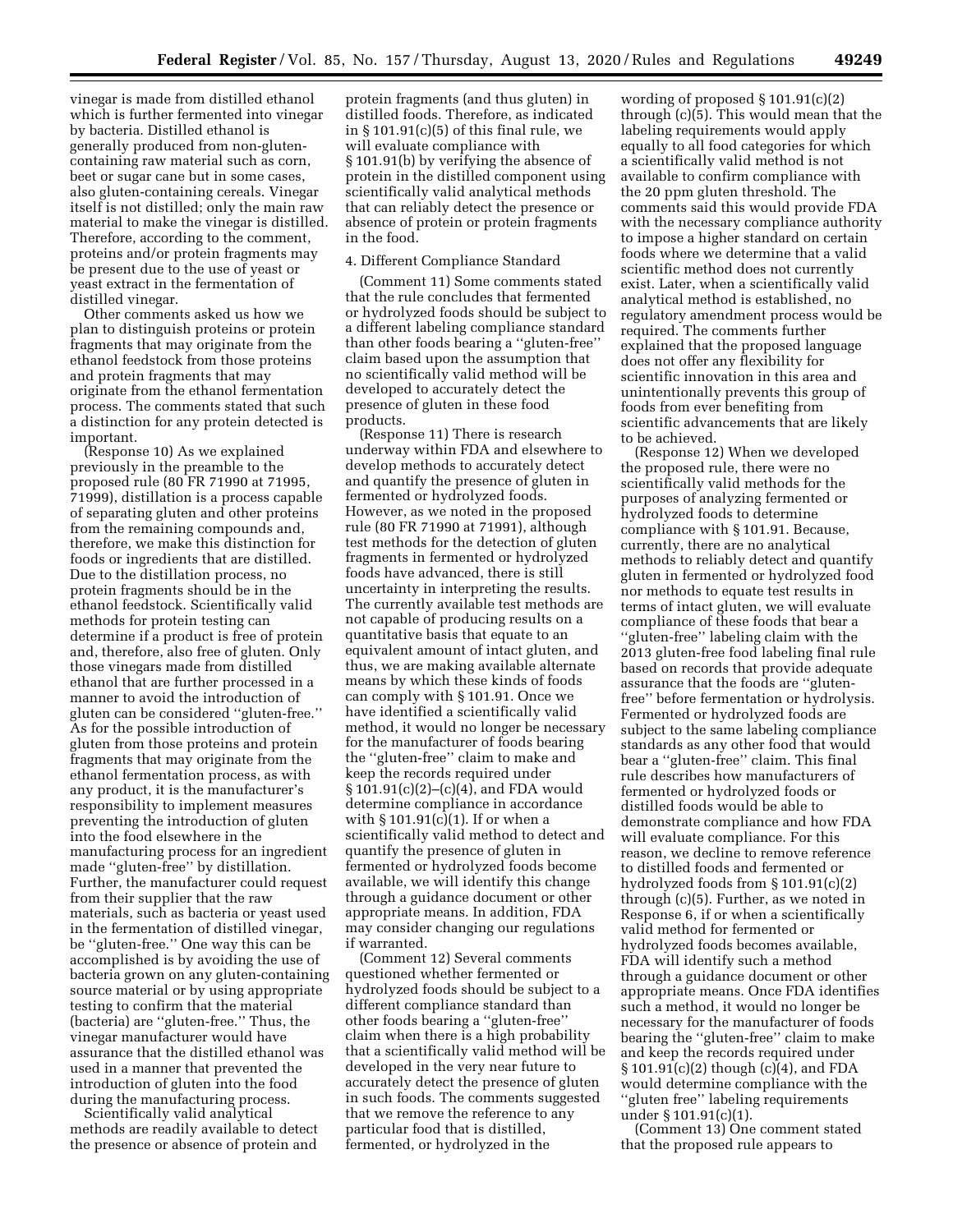impose a stricter requirement on electronic records related to the glutenfree voluntary labeling standard than the requirements for other food safety records under other regualtions. For example, the comment states that section II.C. of the proposed rule (80 FR 71990 at 71998 through 71999) indicates that electronic records, including electronic signatures, established or maintained to meet the requirements of this rule would be subject to the electronic records and electronic signatures requirements in part 11 (21 CFR part 11). However, the comment states that § 117.305(g), FDA's regulation concerning Current Good Manufacturing Practice, Hazard Analysis, and Risk-Based Preventive Controls for Human Food, establishes that electronic records established or maintained to meet the requirements of part 117 and that meet the definition of electronic records in § 11.3(b)(6), are exempt from the requirements of part 11.

(Response 13) Although the proposed rule indicated that electronic records would need to comply with part 11, we also note that the use of electronic records is voluntary and thus, a paper record system could be used to comply with the proposed recordkeeping requirements. This would give manufacturers the maximum flexibility to use whatever recordkeeping system they find most appropriate (80 FR 71999).

The final rule would allow these records to be kept as original records, as true copies or as electronic records, and manufacturers would have to make the records available to us for inspection and copying, upon request, during an inspection. Records that can be immediately retrieved from another location by electronic means are considered reasonably accessible. Compliance with FDA's regulation concerning Current Good Manufacturing Practice, Hazard Analysis, and Risk-Based Preventive Controls for Human Food in 21 CFR part 117 has no bearing on this rule.

(Comment 14) One comment said that, in the preamble to the proposed rule, but not in the proposed codified language, FDA recognizes that there is a significant difference between fermented or hydrolyzed foods produced from gluten-containing grains and those that are not. According to the comment, proposed § 101.91(c)(2) would require the manufacturer of such foods bearing the claim to make and keep records demonstrating adequate assurance that the fermented or hydrolyzed ingredients are ''glutenfree.'' The comment said that the

preamble to the proposed rule stated that ''the types of records that would provide adequate assurance for ingredients with a high likelihood of gluten cross-contact, such as grains and legumes, may vary from those expected for ingredients with a lower likelihood of gluten cross-contact, such as dairy.'' The comment suggested that this can be interpreted as imposing a greater recordkeeping requirement on the ''low likelihood'' foods than is required in part 117, ''Current Good Manufacturing Practice, Hazard Analysis, and Risk-Based Preventive Controls for Human Food'' (21 CFR part 117) for food safety hazard analysis. In particular, the comment said that, in § 117.130(b)(1), manufacturers only must address hazards that are ''known or reasonably likely.'' The comment said that it would be appropriate to only require records in cases where the potential presence of gluten or gluten-containing grains is ''known or reasonably likely.'' The comment stated that manufacturers should be required to document the information and process used to reach this conclusion but should not be subject to further recordkeeping requirements.

(Response 14) The comment asked that we only require records in cases where the potential presence of gluten or gluten-containing grains is ''known or reasonably likely.'' While the ''known or reasonably likely'' standard is established in part 117 for food safety hazard analysis, this final rule was specifically developed to establish the requirements for the voluntary use of the ''gluten-free'' claim that allows consumers to practice dietary avoidance and benefits individuals suffering from celiac disease. Although we acknowledge that there is a difference in the likelihood of gluten cross-contact in some fermented or hydrolyzed foods, because there is no scientifically valid method to quantify the gluten protein content in fermented or hydrolyzed foods, manufacturers who wish to produce and label such foods as ''gluten-free'' still need to make and keep records, as described in the new requirements of § 101.91(c), to provide adequate assurance of the type of ingredient used is ''gluten-free'' before fermentation or hydrolysis and to address the potential for cross-contact with gluten-containing grains or ingredients. The records for different foods can have different levels of detail needed to demonstrate compliance. As we have noted in section III.A. and elsewhere in this document, the results of current gluten test methods for fermented and hydrolyzed foods do not

provide accurate quantitive results sufficient to be suitable for use with fermented or hydrolyzed foods. Thus, to evaluate compliance of such fermented and hydrolyzed foods that bear a ''gluten-free'' claim, we need to rely on records made and kept by the manufacturer providing adequate assurance that the food is ''gluten-free'' in compliance with § 101.91(a)(3) before fermentation or hydrolysis. In addition, this rule requires the manufacturer of fermented or hydrolyzed foods bearing the ''gluten-free'' claim to document that it has adequately evaluated the potential for gluten cross-contact and, if identified, implemented measures to prevent the introduction of gluten into the food during the manufacturing process.

It is, therefore, appropriate and reasonable to impose the recordkeeping requirement established under  $§ 101.91(c)(4)$  in this final rule for fermented or hydrolyzed foods bearing a ''gluten-free'' claim to substantiate a firm's compliance with § 101.91(a). Therefore, we decline to change the rule as suggested by the comment and have finalized  $\S 101.91(c)(4)$  without change.

## 5. ''Gluten-Free'' Labeling of Beer

The Treasury Department's Alcohol and Tobacco Tax and Trade Bureau (TTB) is responsible for the issuance and enforcement of regulations with respect to the labeling of beers that are malt beverages under the FAA Act. Certain other beers that do not meet the definition of a malt beverage under the FAA Act (27 U.S.C. 211(a)(7)) are subject to FDA's labeling requirements. Beer manufacturers whose beers are subject to FDA's labeling requirements and do not meet the ''gluten-free'' definition are not precluded from using other statements on the label, such as a gluten statement consistent with the TTB Revised Interim Policy on Gluten Content Statements in the Labeling and Advertising of Wine, Distilled Spirits, and Malt Beverages, about processing of beers to reduce gluten (Ref. 6). However, such statements must be truthful and not misleading in accordance with our general labeling provisions in sections 403(a)(1) and 201(n) of the FD&C Act.

In the preamble to the 2013 glutenfree food labeling final rule (78 FR 47154 at 47166), we said that, under limited circumstances, we would exercise enforcement discretion with respect to the requirements for ''glutenfree'' labeling for FDA-regulated beers that already made a ''gluten-free'' claim before the rule was published and that were: (1) Made from a non-glutencontaining grain; or (2) made from a gluten-containing grain, where the beer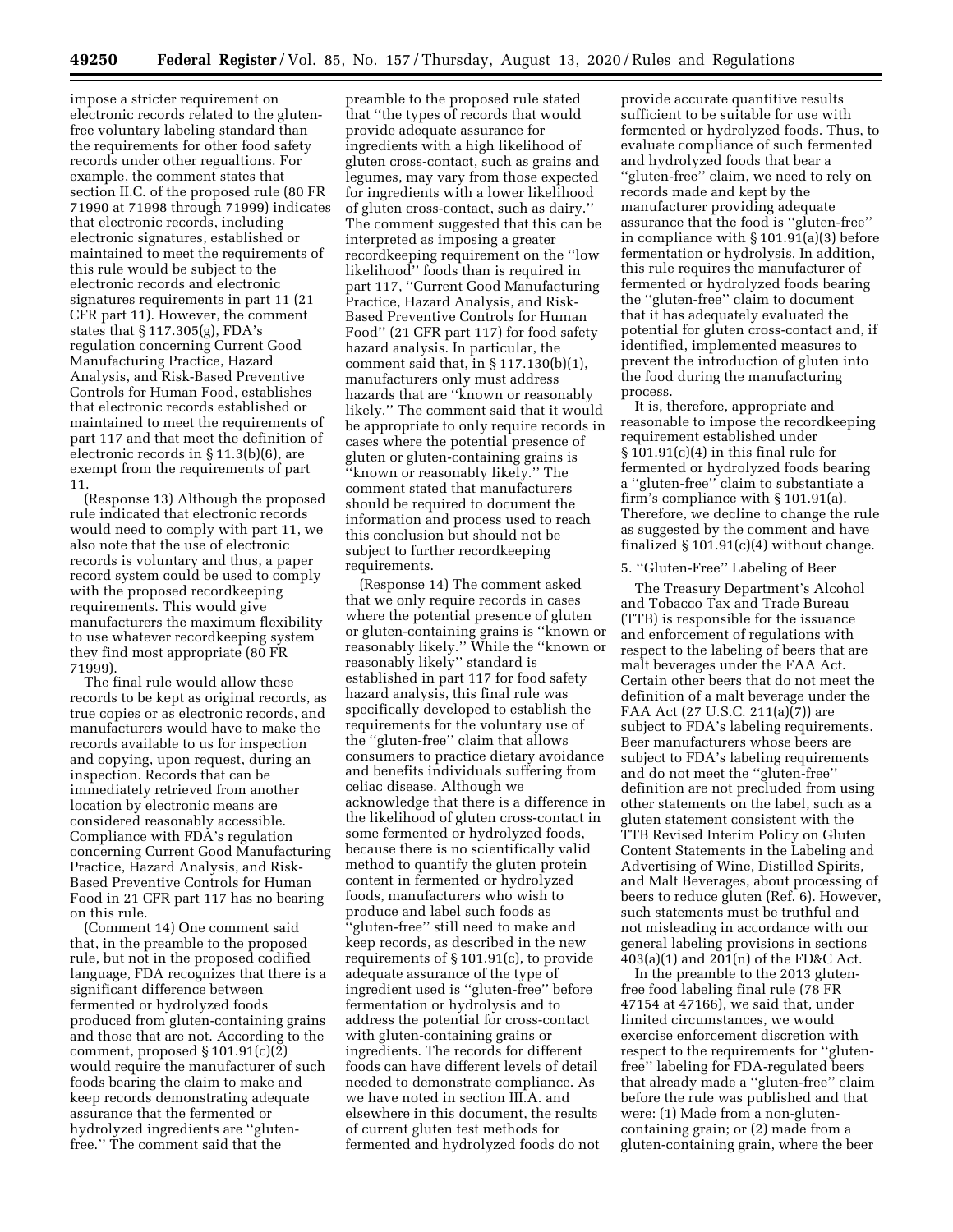had been subject to processing that the manufacturer had determined would remove gluten. We said that the enforcement discretion pertained only to those beers subject to FDA's labeling requirements that made a ''gluten-free'' claim as of August 5, 2013, pending completion of the rulemaking process with respect to fermented or hydrolyzed products. We also said that any beer manufacturer that wanted to make a new ''gluten-free'' claims should contact FDA regarding the possible expansion of our consideration for the exercise of enforcement discretion related to such labeling. With the publication of this final rule, we complete the gluten-free labeling rulemaking and the enforcement discretion described in the preamble to the 2013 gluten-free food labeling final rule (78 FR 47154 at 47166) is no longer valid.

On February 11, 2014, TTB issued a revised interim policy on gluten content statements in the labeling and advertising of beverages or beers it regulates. The ''Revised Interim Policy on Gluten Content Statements in the Labeling and Advertising of Wines, Distilled Spirits, and Malt Beverages'' allows the use of the following qualifying statement to inform consumers: ''Product fermented from grains containing gluten and [processed or treated or crafted] to remove gluten. The gluten content of this product cannot be verified, and this product may contain gluten,'' or ''This product was distilled from grains containing gluten, which removed some or all of the gluten. The gluten content of this product cannot be verified, and this product may contain gluten.'' (Ref. 6).

We stated in the preamble to the proposed rule (80 FR 71990 at 71994) that, as with other foods, beers made using a gluten-containing grain do not meet the ''gluten-free'' definition. Thus, beers made from gluten-containing grains cannot bear a ''gluten-free'' claim. However, as with other foods, if the gluten-containing grain has been processed to remove gluten (*e.g.,* wheat starch) in accordance with the provisions in the ''gluten-free'' definition before making beer, the beer may be eligible to make the claim.

As far as the claims that beer made from gluten-containing grains can be processed to remove gluten, we are not aware of any scientifically valid way to evaluate such a claim, and there is inadequate evidence concerning the effectiveness of gluten removal processes. We acknowledge that gluten can be at least partially broken down by several processes, including fermentation. However, as we explain in section III.A. of this rule, the presence

or absence of gluten broken down in this way cannot be reliably detected with sandwich ELISA-based methods.

In the preamble to the proposed rule (80 FR 71990 at 71994), we requested comments to learn more about the efficacy of competitive ELISA-based methods, given the beer industry's practice of adding enzymes to the beer to prevent the problem of cloudiness or ''haze.'' The enzyme hydrolyzes or breaks down gluten proteins at proline residues. Thus, using these haze control enzymes may generate peptides that are not detectable using the commercially available competitive ELISA-based methods that rely on the presence of proline in the epitopes. As we noted in the preamble to the proposed rule (80 FR  $71990$  at 71995), it is uncertain that cleavage at proline residues eliminates the concern for people with celiac disease because there may be immunopathogenic protein fragments still present. In other words, we do not know whether the protein fragments can trigger a reaction in people with celiac disease.

In the preamble to the proposed rule, we requested comment, including scientific research, regarding whether beer derived from gluten-containing grains that may still contain protein fragments from gluten can be shown by scientifically valid analytic methods to equate to intact gluten on a quantitative basis (80 FR 71990 at 71995). We also were interested in scientific research regarding how we can use such test methods to determine whether beer derived from gluten-containing grains contains the equivalent of less than 20 ppm intact gluten proteins, including any data and information regarding quantification of gluten fragments and determining appropriate calibration or reference standards. We also invited comment, including data and any information on scientific research and methods, to determine if a specific enzymatic treatment of beer derived from gluten-containing grains can modify proteins or protein fragments such that they are present at levels equivalent to less than 20 ppm intact gluten proteins (80 FR 71990 at 71995).

We received several comments related to these specific questions as well as some other beer-related topics.

(Comment 15) Many comments opposed the use of the terms ''made to remove gluten,'' ''crafted to remove gluten,'' and other similar such terms on beer labels. The comments stated that such terms are not the same as ''glutenfree'' and that consumers may think they are the same, especially because these products are often marketed as ''gluten-free.'' Other comments stated

that ''gluten-free'' was not the same as ''gluten-reduced,'' and that products treated to remove gluten should be clearly differentiated from those that are inherently gluten-free.

(Response 15) Our regulations at § 101.91 seek to eliminate confusing and potentially misleading language that might hinder people with celiac disease from properly identifying food safe for consumption. In the preamble to the 2013 gluten-free food labeling final rule (78 FR 47154 at 47164), we explained that, under  $\S 101.91(b)(2)$ , a food that bears the claim ''no gluten,'' ''free of gluten,'' or ''without gluten'' in its labeling and fails to meet the requirements for a ''gluten-free'' claim will be deemed to be misbranded.

Based upon comments that we received during a public meeting on August 19, 2005, to discuss the topic of gluten-free food labeling and comments that were submitted in writing to the related FDA Docket No. FDA–2005–N– 0404 (formerly 2005N–0279), we believe that a uniform definition of the term ''gluten-free'' prevents confusion and uncertainty among both consumers and food manufacturers about what this food labeling claim means. Therefore, we have not defined the terms ''glutenreduced,'' ''crafted to remove gluten,'' or "made to remove gluten," and we do not consider those terms to be equivalent to ''gluten-free.'' Although some products may be labeled with these terms as long as the label is truthful and not misleading (*e.g.,* so as to not imply that they are gluten-free), we reiterate that consumers with celiac disease should rely only on the terms specified in § 101.91(b)(2) to indicate that a food is ''gluten-free'' or safe for them to consume.

This final rule does not change the definition of ''gluten-free,'' but only adds compliance requirements for hydrolyzed, fermented, or distilled foods.

(Comment 16) Several comments stated that it would be appropriate for beers made with gluten-containing grains to be labeled as ''crafted to remove gluten,'' along with a statement that ''the beer is fermented from grains containing gluten and crafted to remove gluten.'' The comments stated that the gluten content of the beer cannot be verified and that a statement that the beer may contain gluten is truthful, accurate, and not misleading and provides the consumer with adequate information to make a purchase decision. The comments said that our proposed rule is too narrow in focus and that TTB's Policy authorizing qualified ''crafted to remove gluten'' claims for fermented alcohol beverages made with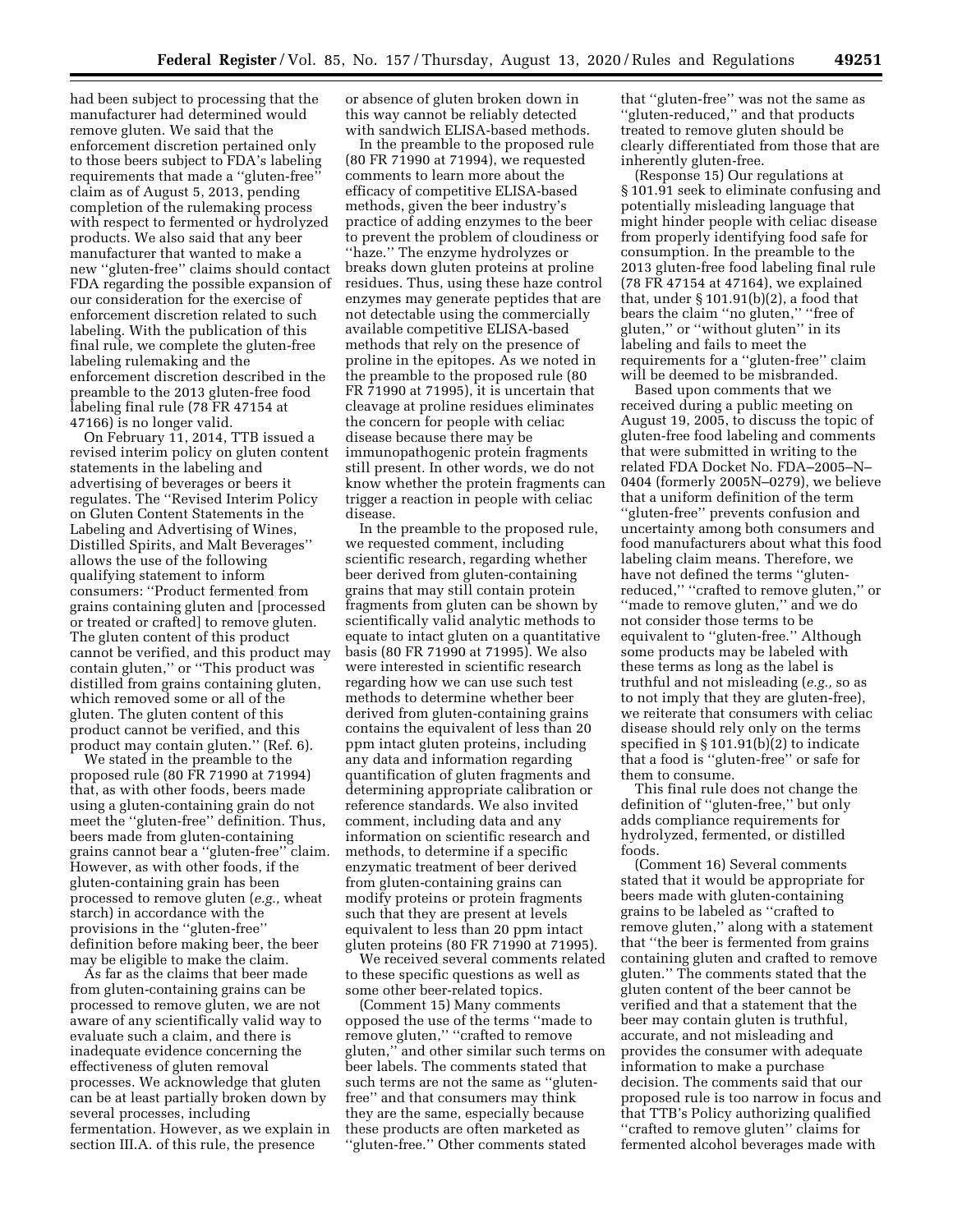gluten-containing grain ingredients is appropriate. The comments said that our proposal fails to incorporate TTB's Policy requirements or distinguish between the claims that are subject to FDA's gluten-free requirements from TTB's qualified ''crafted to remove gluten'' claim. The comments strongly urged FDA to adopt the TTB Policy authorizing qualified ''crafted to remove gluten'' claims.

(Response 16) As we have noted previously, the statutory directive for this rule was to define the term ''glutenfree,'' and this rulemaking, like the 2013 gluten-free food labeling final rule, is intended to implement that statutory directive. The intent in this rulemaking is to provide an alternative for showing compliance with the ''gluten free'' definition in § 101.91(a)(3) because current analytical methods are not suitable for the quantification of gluten in fermented or hydrolyzed foods (like beer). Thus, beers under our jurisdiction that are made from gluten-containing grains cannot bear a ''gluten-free'' claim. However, as with other foods, if the gluten-containing grain has been processed to remove gluten in accordance with the provisions in the ''gluten-free'' definition before the fermentation process to make beer, the beer may be eligible to make the claim under the final rule.

We do not agree with the comments stating we should adopt TTB's Policy. In the preamble to the proposed rule, we noted that the labeling of beer is subject to oversight by two separate federal agencies (80 FR 71990 at 71995). In addition, we stated that we are working with TTB on the issues associated with ''gluten-free'' labeling of beer to promote consistency in our approach, while taking into consideration the differences in the statutes administered by FDA and TTB, respectively (80 FR 71990 at 71995).

We appreciate the efforts of TTB to provide terminology for products they regulate that do not meet the definition of ''gluten-free,'' and as the proposed rule for gluten-free labeling of fermented or hydrolyzed foods clearly states, and we are reiterating here, FDA-regulated beers are not precluded from using other statements on the label, such as a gluten statement consistent with the TTB Policy (80 FR 71990 at 71995). Such statements must be truthful and not misleading. Beers that do not meet the definition of malt beverage are not subject to the labeling provisions of the FAA Act, but can be subject to the food labeling provisions of the FD&C Act and implementing regulations. This includes the provisions concerning the use of ''gluten-free'' claims, and such

statements may not expressly or implicitly suggest to the consumer that the product is ''gluten-free'' when it does not meet the requirements of § 101.91.

(Comment 17) A few comments pointed out that fermented beverages are different from other foods. One comment further stated that prohibiting ''gluten-free'' claims for fermented products that are made with glutencontaining grains, without regard for whether gluten is present in the finished product, would conflict with the policy of the Codex Alimentarius 1 (Codex) on gluten claims. The comment stated that the rule does not provide clarity that fermented alcoholic beverages currently labeled as processed/treated to remove gluten in accordance with the TTB Policy will be permitted to continue being so labeled. Without clear guidance from FDA with respect to the permissibility and standards of such labeling, the comment said that the conditions may exist for potential disparate ''crafted to remove gluten'' standards to arise.

(Response 17) The Codex Standards for ''gluten-free'' labeling (see Codex Standard 118–1979, section 2.1.1b) require that foods labeled as ''glutenfree'' not contain gluten-containing grains unless they have been processed to remove gluten and the end product has less than 20 ppm gluten. Thus, contrary to the comment's assertion, our requirements are aligned with the policy of Codex on gluten claims.

As for fermented or hydrolyzed products, the final rule applies to FDAregulated foods, including certain beers, and, as we stated in the preamble to the proposed rule, we will work with TTB on the issues associated with the ''gluten-free'' labeling of beer to promote consistency in our approach, while taking into consideration the differences in the statutes administered by FDA and TTB, respectively (80 FR 71990 at 71995). The final rule does not redefine the term ''gluten-free'' or provide for the use of other statements, but rather the rule provides how manufacturers of foods that are fermented or hydrolyzed can comply with § 101.91.

(Comment 18) Some comments stated that the TTB Policy does not protect those with celiac disease and creates a competitive disadvantage for beers that are truly free of gluten (as opposed to having been processed in some manner to reduce gluten). According to the

comments, the TTB Policy allows products made from gluten-containing grains to be labeled as being ''processed,'' ''treated,'' or ''crafted'' to remove gluten, along with a qualifying statement indicating that the product's gluten content cannot be determined, and that the product may contain gluten. The comments stated that certain companies are displaying meaningless gluten test results to their consumers. In addition, the comments expressed concern that, if TTB adopted the same approach as our rule, manufacturers will sell low gluten beers as ''gluten-free,'' and consumers will not be able to differentiate between ''glutenfree'' and ''low-gluten'' products.

(Response 18) Although TTB consults with FDA about the issuance of regulations regarding the labeling of ingredients and substances contained in alcohol beverages, as we noted in the preamble to the 2013 gluten-free food labeling final rule (78 FR 47154 at 47165), TTB, and not FDA, is responsible for the issuance and enforcement of regulations with respect to the labeling of beers that are malt beverages under the FAA Act. TTB's Policy states that, ''the term 'gluten-free' may be used on labels and in advertisements if the product would be entitled to make a gluten-free label claim under the standards set forth in the new FDA regulations at 21 CFR 101.91'' (Ref. 6).

We will continue to work with TTB on the issues associated with ''glutenfree'' labeling of beer to promote consistency in terminology to avoid label statements that are either not truthful or are misleading.

(Comment 19) One comment pointed out that proline endopeptidase (PEP) (a yeast derived enzyme used by some manufacturers to selectively degrade the haze-forming peptides and proteins present in beer) provides a suitable and convenient processing aid for preparing ''gluten-free'' barley-based beverages. The comment mentioned research done by Osman et al. 2003 (Ref. 7), which described the gradual degradation of barley proteins during the malting stage where barley glutens were likely to be digested to peptides. The comment also stated that, according to Akeroyd et al. and Panda et al. (Refs. 7 and 8), adding the enzyme during the beer fermentation phase helps to further reduce the modest gluten concentrations present in conventionally brewed beers. More specifically, the enzyme helps in destroying the minimal core sequence required for T-cell recognition. The comment also stated that if a beer shows an ELISA response below the detection level, then the absence of peptides with

<sup>&</sup>lt;sup>1</sup>The Codex Alimentarius is a collection of internationally recognized standards, codes of practice, guidelines, and other recommendations relating to foods, food production, and food safety. *[http://siweb.dss.go.th/standard/Fulltext/codex/](http://siweb.dss.go.th/standard/Fulltext/codex/CXS_118E.pdf)  CXS*\_*[118E.pdf.](http://siweb.dss.go.th/standard/Fulltext/codex/CXS_118E.pdf)*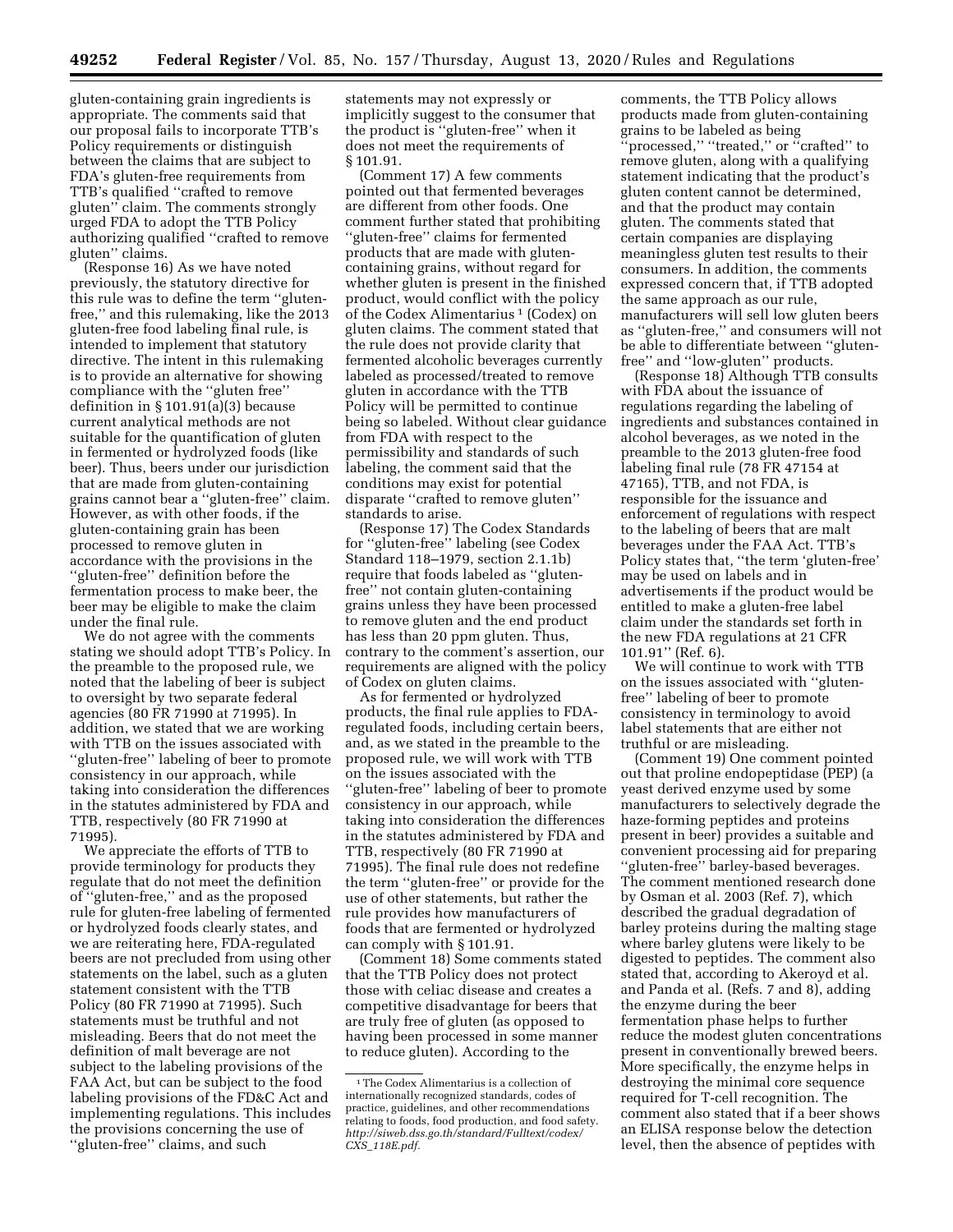T-cell recognition sites is almost guaranteed. The comment said that, after using the PEP in the brewing of beer, no known immunopathogenic sequence is detected by mass spectrometry and the R5 Competitive ELISA analysis fails to detect any gluten. The comment did, however, acknowledge that a final verification on the absolute quantities of gluten present in the end product remains necessary.

(Response 19) It has been well established that barley glutens are not completely digested to amino acids during the malting and fermentation stage and that the gluten fragments are present in the final beer product (Ref. 8, Ref. 10, Ref. 11). Using mass spectrometry, multiple research groups have detected gluten peptides in conventionally brewed beer and beer brewed in the presence of PEP that has tested negative for an ELISA response because the level of gluten was below the limit of detection of ELISA test kits (Ref. 8, Ref. 9, Ref. 10, Ref. 11). The inability to detect certain known protein fragments in gluten that elicit a response in people with celiac disease does not mean that all possible fragments related to celiac disease are absent because the identities of all possible T-cell epitopes have not been established (Ref. 12). Additionally, Fiedler et al., were able to demonstrate that gluten peptides that contained immunogenic sequences knowns to be associated with celiac disease were detected in PEP-containing beer (Ref. 13). Though it is likely that PEP breaks down gluten, that is not the goal for the use of PEP. Also, the comments acknowledge, there is no scientifically valid analytical method able to quantify the gluten content in terms of equivalent amounts of intact gluten proteins.

We established the use of a 20 ppm limit as one criterion in the definition of ''gluten-free'' because 20 ppm is currently the lowest level at which analytical methods have been scientifically validated to reliably and consistently detect gluten across a range of food matrices, providing a limit for any inadvertent cross-contact with gluten during the manufacturing process. Allowing the ''gluten-free'' label claim on food whose ingredients are derived from a gluten-containing grain and have been processed to remove gluten, but not on food containing such ingredients that have not been processed to remove gluten, helps to ensure that the finished product meets the requirement that the food contain less than 20 ppm. Further, under § 101.91, gluten-containing grains (*e.g.,* wheat, rye, barley) are not to be used in the production of ''gluten-free''

products even if the concentration of gluten in the final product was less than 20 ppm.

6. Issues Outside the Scope of This Rule

Some comments pertained to matters that were outside the scope of this rule. However, we address several of these comments here.

Several comments stated that the term ''gluten-free'' should be reserved only for foods that are inherently ''glutenfree.''

We addressed this issue in the 2013 gluten-free food labeling final rule (78 FR 47154). There may be inherently gluten-free foods or ingredients that still do not meet the definition of ''glutenfree'' due to cross-contact with gluten that leads to gluten content in the food that is at or above 20 ppm. The rule defines ''gluten-free'' to mean the product does not contain a glutencontaining grain or an ingredient derived from a gluten-containing grain unless that ingredient has been processed to remove gluten and the use of that ingredient does not result in the presence of 20 ppm or more gluten in the food. Also, any unavoidable presence of gluten in a product labeled as ''gluten-free'' must be less than 20 ppm. We concluded in the preamble to the 2013 gluten-free food labeling final rule (78 FR 47154 at 47168), that all foods bearing a ''gluten-free'' claim, regardless if they are inherently glutenfree or not, must meet the definition of "gluten-free." We chose not to limit the use of the term to only foods that were inherently gluten-free because such an approach could have the unintended effect of reducing the food choices available for individuals who have celiac disease, thereby reducing the variety of foods needed to meet their nutrient needs.

Other comments asked us to clarify our position on the use of barley malt and barley malt extract in foods bearing a ''gluten-free'' claim.

We note that malt syrup and malt extract are interchangeable terms for a viscous concentrate of a water extract of germinated barley, with or without a preservative. The terms barley malt or barley malt extract are used also. Malt syrup is usually a brown and viscous liquid containing varying amounts of amylolytic enzymes with plant constituents. Malt extract and malt syrup are ingredients derived from a gluten-containing grain, barley, that have not been processed to remove gluten. Food and ingredient manufacturers should be aware that malt extract and other similar maltderived ingredients are ingredients derived from gluten-containing grains

that have not been processed to remove gluten and, therefore, cannot be used in foods that bear ''gluten-free'' labeling.

One comment said that some wheat starch contains small levels of both intact and hydrolyzed gluten and asked us to clarify which methods should be used to test such products because we consider wheat starch to be ''processed to remove gluten.''

We note that wheat starch, when properly manufactured, does not involve hydrolysis of the gluten and can be protein-free. However, as we explain in the preamble to the 2007 proposed rule for gluten-free food labeling, we recognize that there may be different methods of deriving wheat starch, and that some methods may remove less gluten than others (72 FR 2795 at 2802). Therefore, § 101.91(a)(3)(i)(A)(*3*) prohibits a food that contains an ingredient that is derived from a glutencontaining grain and that has been processed to remove gluten (*e.g.,* wheat starch) if the use of that ingredient results in the presence of 20 ppm or more gluten in the food. Manufacturers who label their food as ''gluten-free'' should make certain that the food does not contain 20 ppm or more gluten, regardless of whether or not those foods contain an ingredient that is derived from a gluten containing grain that has been processed to remove gluten. We would expect manufacturers of products that they wish to label as ''gluten-free'' to use good manufacturing practices and be aware of the practices used in production of the ingredients they use in their products. Also, if the processing does involve hydrolysis resulting in hydrolyzed gluten, then the product would be subject to the requirements of this rule.

Finally, one comment asked us to clarify what government entities regulate ''gluten-free'' claim for glutenreduced beer on restaurant menus and store shelves. We note that TTB is responsible for the labeling requirements for beers, including gluten-reduced beers, that meet the definition of malt beverage in the FAA Act (27 U.S.C. 211(a)(7)). Beers that do not meet the definition of malt beverage are not subject to the labeling provisions of the FAA Act, but are subject to the food labeling provisions of the FD&C Act and implementing regulations, including the provisions concerning the use of ''gluten-free'' or other type of gluten claims. Regarding restaurant menus that bear a ''gluten-free'' claim, we recommend that, for beers subject to the food labeling provisions of the FD&C Act and implementing regulations, restaurants use the defined food labeling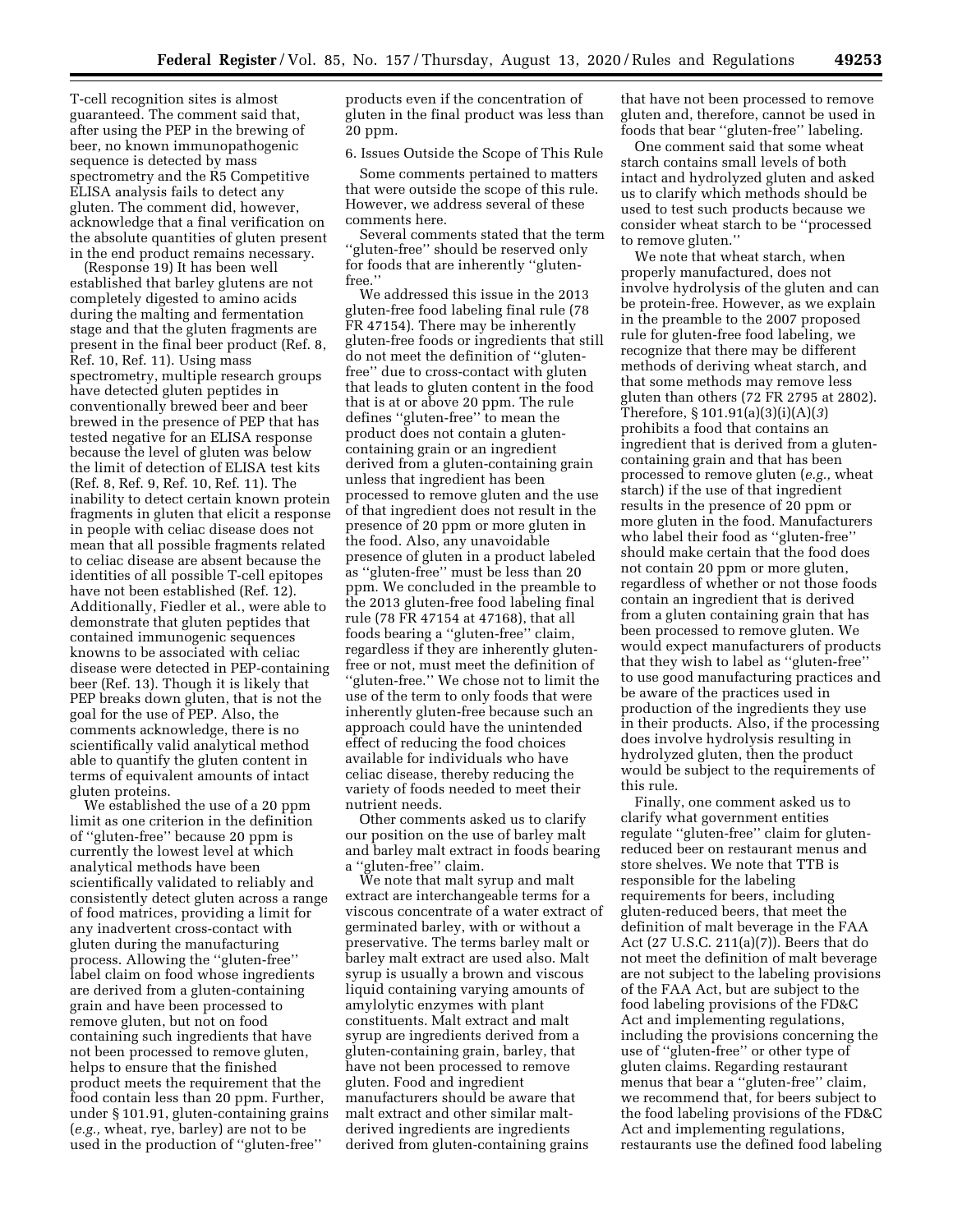claim ''gluten-free'' to be consistent with our ''gluten-free'' definition.

#### **VI. Effective and Compliance Dates**

This rule is effective September 14, 2020. We recognize that manufacturers of fermented or hydrolyzed foods, or foods containing fermented or hydrolyzed ingredients, currently bearing a ''gluten-free'' claim may need time to review their products to ensure that these foods comply with this final rule, or to remove ''gluten- free'' or similar claims from the label if their foods do not comply.

*Compliance date:* Consequently, the compliance date of this final rule is August 13, 2021.

Although we are issuing the final rule after January 1, 2019, there is sufficient justification for establishing the compliance date of August 13, 2021, to enforce the provisions of this final rule, rather than January 1, 2022, which FDA established as the next uniform compliance date for other food labeling changes for food labeling regulations issued between January 1, 2019, and December 31, 2020 (83 FR 65294; December 20, 2018).

We believe that 12 months from the date of publication is sufficient time for manufacturers to review their products to ensure that these foods comply with this final rule, or to remove ''glutenfree'' or similar claims from the label if their foods do not comply. This period of 12 months is consistent with what FDA has used in the past for compliance with the requirements of voluntary food labeling claims. We believe that waiting until FDA's next uniform compliance date of January 1, 2022, would create an unnecessary delay in the enforcement of this final rule, as foods bearing the voluntary labeling ''gluten-free'' that do not comply with FDA's regulatory definition of ''gluten-free'' could have an adverse public health impact on

persons with celiac disease who may be consuming those foods.

Therefore, we are establishing the compliance date to enforce the provisions of this final rule at August 13, 2021.

#### **VII. Economic Analysis of Impacts**

We have examined the impacts of the final rule under Executive Order 12866, Executive Order 13563, Executive Order 13771, the Regulatory Flexibility Act (5 U.S.C. 601–612), and the Unfunded Mandates Reform Act of 1995 (Pub. L. 104–4). Executive Orders 12866 and 13563 direct us to assess all costs and benefits of available regulatory alternatives and, when regulation is necessary, to select regulatory approaches that maximize net benefits (including potential economic, environmental, public health and safety, and other advantages; distributive impacts; and equity). Executive Order 13771 requires that the costs associated with significant new regulations ''shall, to the extent permitted by law, be offset by the elimination of existing costs associated with at least two prior regulations.'' This final rule is not an economically significant regulatory action as defined by Executive Order 12866.

The Regulatory Flexibility Act requires us to analyze regulatory options that would minimize any significant impact of a rule on small entities. Because small firms may have annualized costs that do not exceed one percent of their annual revenue, we certify that the proposed rule will not have a significant economic impact on a substantial number of small entities.

The Unfunded Mandates Reform Act of 1995 (section 202(a)) requires us to prepare a written statement, which includes an assessment of anticipated costs and benefits, before issuing ''any rule that includes any Federal mandate that may result in the expenditure by State, local, and tribal governments, in the aggregate, or by the private sector, of \$100,000,000 or more (adjusted annually for inflation) in any one year.'' The current threshold after adjustment for inflation is \$156 million, using the most current (2019) Implicit Price Deflator for the Gross Domestic Product. This final rule would not result in an expenditure that meets or exceeds this amount in any year.

The costs of this rule are the costs to manufacturers of covered foods of testing ingredients for gluten, evaluating potential for cross-contact, if necessary developing and carrying out written standard operating procedures (SOPs) for preventing gluten cross-contact, relabeling products that cannot be brought into compliance, and maintaining records of these activities for FDA inspection. We estimate total annualized costs of \$7 million to \$11 million for the 3% discount rate and annualized costs ranging from \$7 million to \$11 million at 7% discount rate. All costs are computed in 2018 dollar values.

The benefits of this rule are health gains for people with celiac disease using ''gluten-free'' labeled foods while maintaining a gluten-free diet. To examine the potential scope of these benefits, we simulate the harm done by dietary gluten intake from a gluten-free diet before and after the rule. Due to uncertainty in this simulation analysis, we describe benefits qualitatively. For the rule to break-even with costs, the annualized benefits would need to be at least \$8.8 million at a 3% discount rate and a \$9.1 million at a 7% discount rate. Based on our simulation analysis, the rule would break-even with primary cost estimates discounted at 7% if at least 0.07% of estimated individuals with celiac disease following a glutenfree diet benefit from the rule each year.

TABLE 1—SUMMARY OF BENEFITS, COSTS, AND DISTRIBUTIONAL EFFECTS OF FINAL RULE [Millions]

|                                   |                     |                 |                  |                 | Units                  |                   |              |
|-----------------------------------|---------------------|-----------------|------------------|-----------------|------------------------|-------------------|--------------|
| Category                          | Primary<br>estimate | Low<br>estimate | High<br>estimate | Year<br>dollars | Discount<br>rate<br>(% | Period<br>covered | <b>Notes</b> |
| Benefits:                         |                     |                 |                  |                 |                        |                   |              |
| Annualized Monetized \$ millions/ |                     |                 |                  | 2018            |                        | 10                |              |
| year.                             |                     |                 |                  | 2018            | 3                      | 10                |              |
| Annualized Quantified             |                     |                 |                  |                 |                        |                   |              |
|                                   |                     |                 |                  |                 | 3                      |                   |              |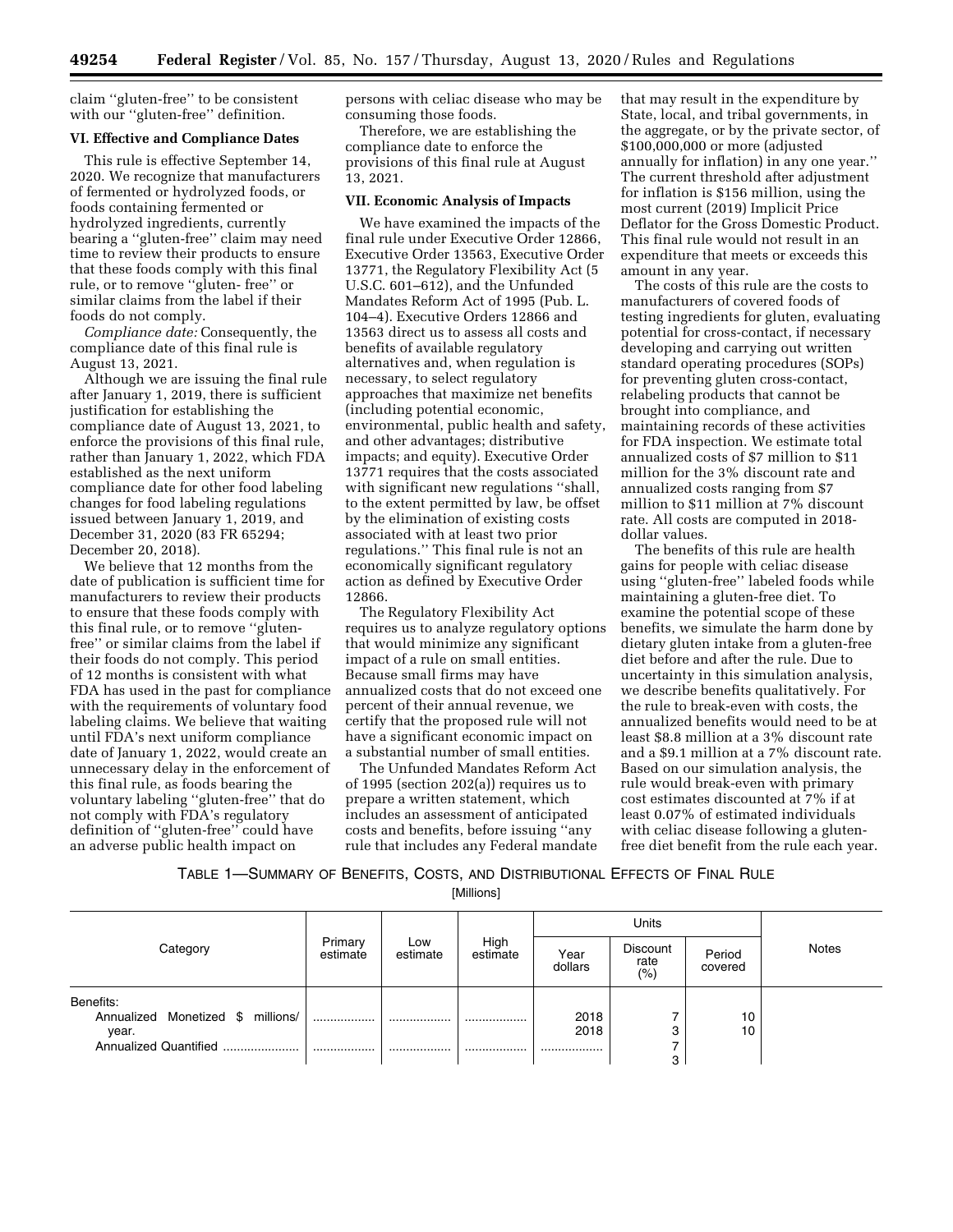# TABLE 1—SUMMARY OF BENEFITS, COSTS, AND DISTRIBUTIONAL EFFECTS OF FINAL RULE—Continued

[Millions]

|                                                                                               |                                                                                                                                                                                                                                                                                                                                                                                                                                                                                                                                                                                         |                    |                      |                   | Units                           |                   |              |
|-----------------------------------------------------------------------------------------------|-----------------------------------------------------------------------------------------------------------------------------------------------------------------------------------------------------------------------------------------------------------------------------------------------------------------------------------------------------------------------------------------------------------------------------------------------------------------------------------------------------------------------------------------------------------------------------------------|--------------------|----------------------|-------------------|---------------------------------|-------------------|--------------|
| Category                                                                                      | Primary<br>estimate                                                                                                                                                                                                                                                                                                                                                                                                                                                                                                                                                                     | Low<br>estimate    | High<br>estimate     | Year<br>dollars   | <b>Discount</b><br>rate<br>(% ) | Period<br>covered | <b>Notes</b> |
|                                                                                               | The benefits of this rule are health gains for people with celiac<br>disease using "gluten-free" labeled foods while maintaining a<br>gluten-free diet. For the rule to break-even with costs, the<br>annualized benefits would need to be at least \$8.8 million at a<br>3% discount rate and a \$9.1 million at a 7% discount rate. Based<br>on our simulation analysis, the rule would break-even with<br>primary cost estimates discounted at 7% if at least 0.07% of<br>estimated individuals with celiac disease following a gluten-free<br>diet benefit from the rule each year. |                    |                      |                   |                                 |                   |              |
| Costs:<br>Annualized Monetized \$millions/year<br>Annualized Quantified Qualitative           | \$9.09<br>8.76<br>                                                                                                                                                                                                                                                                                                                                                                                                                                                                                                                                                                      | \$7.34<br>7.14<br> | \$11.46<br>10.94<br> | 2018<br>2018<br>. | 7<br>3<br>7<br>3                | 10<br>10          |              |
| Transfers:<br>Federal Annualized Monetized<br>\$.<br>millions/year.                           | .                                                                                                                                                                                                                                                                                                                                                                                                                                                                                                                                                                                       |                    |                      |                   | 7<br>3                          |                   |              |
|                                                                                               | From:                                                                                                                                                                                                                                                                                                                                                                                                                                                                                                                                                                                   |                    |                      | To:               |                                 |                   |              |
| Other Annualized Monetized \$ mil-<br>lions/year.                                             | .                                                                                                                                                                                                                                                                                                                                                                                                                                                                                                                                                                                       |                    |                      |                   | 7<br>3                          |                   |              |
|                                                                                               | From:                                                                                                                                                                                                                                                                                                                                                                                                                                                                                                                                                                                   |                    |                      | To:               |                                 |                   |              |
| Effects:<br>State. Local or Tribal Government:<br><b>Small Business:</b><br>Wages:<br>Growth: |                                                                                                                                                                                                                                                                                                                                                                                                                                                                                                                                                                                         |                    |                      |                   |                                 |                   |              |

In line with Executive Order 13771, in Table 2 we estimate present and annualized values of costs and cost

savings over an infinite time horizon based on 2016-dollar values. Based on these costs, this final rule would be

considered a regulatory action under E.O. 13771.

## TABLE 2—E.O. 13771 SUMMARY TABLE

[In \$ millions 2016 dollars, over an infinite time horizon]

| Item | Primary<br>estimate<br>(7%) | Lower<br>estimate<br>(7%) | Jppeı<br>estimate<br>(7%) |
|------|-----------------------------|---------------------------|---------------------------|
|      | \$107.12                    | \$89.37                   | \$130.02                  |
|      |                             |                           | $\overline{a}$            |
|      | \$107.12                    | \$89.37                   | \$130.02                  |
|      | \$7.50                      | \$6.26                    | \$9.10                    |
|      |                             |                           | $\Omega$                  |
|      | \$7.50                      | \$6.26                    | \$9.10                    |

The full analysis of economic impacts is available in the docket for this final rule (Ref. 14) and at *[https://](https://www.fda.gov/AboutFDA/ReportsManualsForms/Reports/EconomicAnalyses/default.htm) [www.fda.gov/AboutFDA/](https://www.fda.gov/AboutFDA/ReportsManualsForms/Reports/EconomicAnalyses/default.htm) [ReportsManualsForms/Reports/](https://www.fda.gov/AboutFDA/ReportsManualsForms/Reports/EconomicAnalyses/default.htm)  [EconomicAnalyses/default.htm.](https://www.fda.gov/AboutFDA/ReportsManualsForms/Reports/EconomicAnalyses/default.htm)* 

## **VIII. Analysis of Environmental Impact**

We have determined under 21 CFR 25.30(k) that this action is of a type that does not individually or cumulatively

have a significant effect on the human environment. Therefore, neither an environmental assessment nor an environmental impact statement is required.

## **IX. Paperwork Reduction Act of 1995**

This final rule contains information collection provisions that are subject to review by OMB under the Paperwork Reduction Act of 1995 (44 U.S.C. 3501–

3521). A description of these provisions is given in this section of the document with an estimate of the annual recordkeeping burden. Included in the burden estimate is the time for reviewing instructions, searching existing data sources, gathering and maintaining the data needed, and completing and reviewing each collection of information.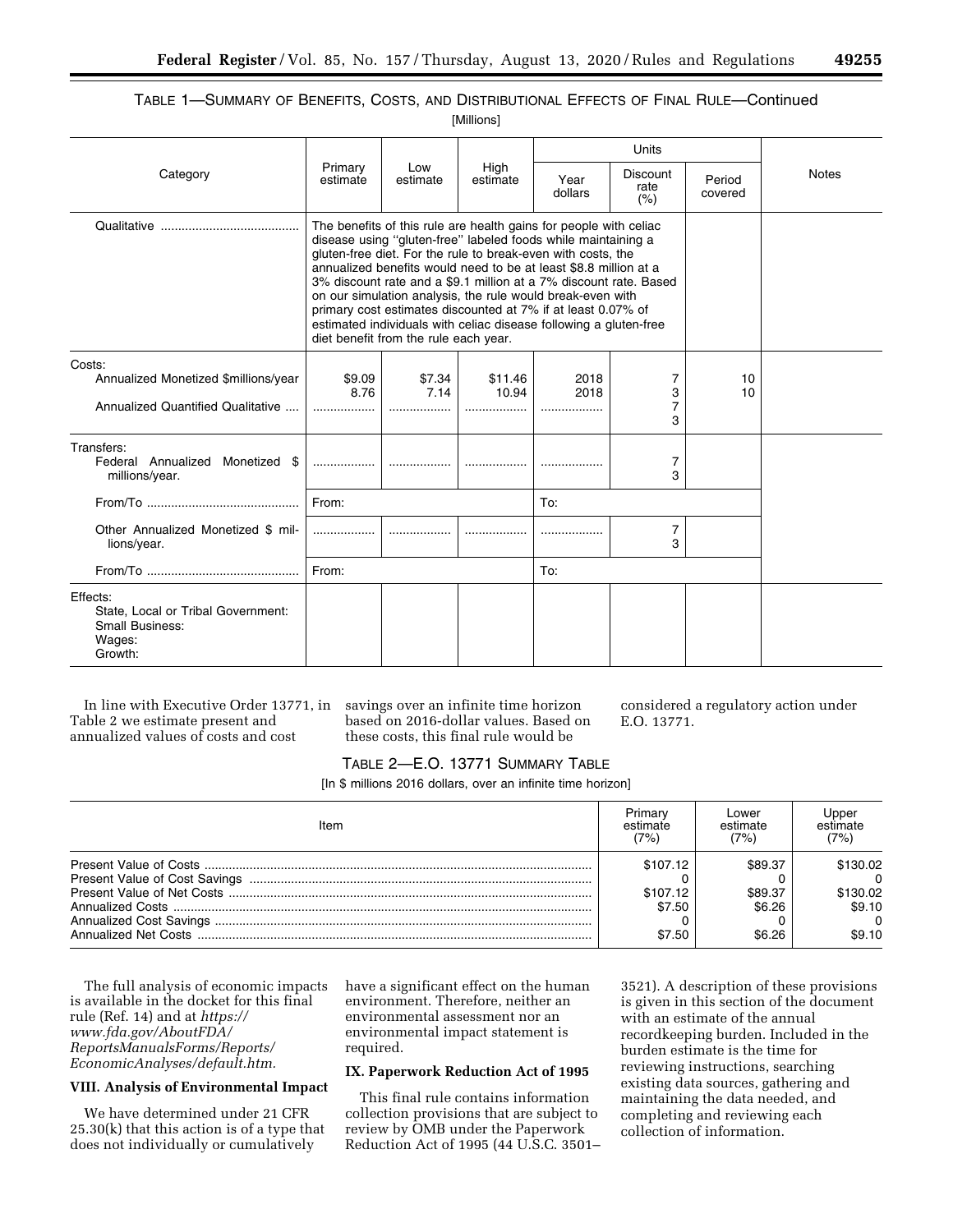*Recordkeeping Requirements for Gluten-Free Labeling of Fermented or Hydrolyzed Foods* 

#### 1. Description of Respondents

Manufacturers of foods that are fermented, hydrolyzed, or contain fermented or hydrolyzed ingredients and bear the claim ''gluten-free,'' ''no gluten," "free of gluten," or "without gluten.''

## 2. Description

In this final rule, we require manufacturers of certain food products covered by the rule to make and keep records providing adequate assurance that: (1) The food is ''gluten-free'' before fermentation or hydrolysis; (2) the manufacturer has evaluated the potential for cross-contact with gluten during the manufacturing process; and (3) if necessary, measures are in place to prevent the introduction of gluten into the food during the manufacturing process.

Manufacturers using an ingredient that is a fermented or hydrolyzed food are only required to make and keep these records for the fermented or hydrolyzed ingredient. We estimate that the manufacturers can satisfy the recordkeeping requirements of this rule by maintaining records of their tests or other appropriate verification procedures, their evaluation of the potential for gluten cross-contact, and their standard operating procedures (SOPs) for preventing gluten crosscontact. It is also possible that manufacturers can instead comply with this rule by obtaining and maintaining records of Certificates of Analysis (CoA), test results, or other appropriate verification procedures from their suppliers.

Written SOPs and records of testing and other activities are essential for FDA to be able to determine compliance with §101.91 for these products. Records need to be reasonably accessible at each manufacturing facility and could be examined periodically by FDA inspectors during an inspection to determine whether the food has been manufactured and labeled in compliance with § 101.91. Records that can be immediately retrieved from another location by electronic means are considered reasonably accessible.

We estimate the burden of this collection of information as follows: We base our estimates of the average burden per recordkeeping on our experience with good manufacturing practices used to control the identity and composition of food and to limit contaminants and prevent adulteration. The hour estimates for the recordkeeping burdens

presented here are averages. We anticipate that the records kept would vary based on the type of ingredients used. Some manufacturers, such as those producing fermented dairy products, would likely maintain fewer records overall. Other manufacturers, such as those producing foods with fermented or hydrolyzed grains, legumes, or seeds, would likely maintain more extensive records.

Our estimates of the numbers of manufacturers/recordkeepers reported in column 2 of tables 3 and 4 are based on the number of food products that are covered by the rule. Our search of FoodEssentials database was completed in November of 2017 (Ref. 15) for foods that are hydrolyzed, fermented, or contain fermented or hydrolyzed ingredients and bear the labeling claim ''gluten-free,'' ''no gluten,'' ''free of gluten,'' or ''without gluten,'' and found about 2,500 products that are affected by the rule. Based on our understanding of the market and experience with the percentage of the food market covered by this database, we estimate that this database has at least half of all products that are covered by the rule, so that there are likely, at most, 5,000 products affected by the rule.

We do not have any data about how many products are produced in each facility, so we assume that each product and its production line would be tested separately and would require a separate evaluation and SOP. Thus, we estimate the number of food production facilities and, accordingly, the number of manufacturers/recordkeepers to be 5,000. If multiple products are produced in the same facility and can share testing, evaluation, and SOPs, then the recordkeeping burden would be less than these estimates.

We do not know how many products are already being manufactured using gluten-free ingredients and/or with a process designed to prevent gluten introduction. A survey of food industry practices (Ref. 16) shows that about 45 percent of all food production facilities have a written allergen control plan, and about 39 percent require certificates of analysis for ingredients. Given that manufacturers of foods labeled ''glutenfree'' are marketing to customers who care more about gluten cross-contact, we estimate that about 75 percent of the 5,000 foods with a ''gluten-free'' labeling claim already have a written plan for preventing the introduction of gluten into the food product that includes the testing of ingredients and procedures for evaluating and preventing gluten cross-contact. Therefore, we estimate that 1,250 facilities would incur new SOP

development and ingredient testing burdens, and all 5,000 facilities would incur certain new recordkeeping burdens.

3. Recordkeeping Burden Related to Standard Operating Procedures

We estimate that 1,250 facilities do not have a written SOP for preventing the introduction of gluten into the food product. For these facilities, developing an SOP is a first year burden of the rule. We estimate that it takes a facility an average of seven hours to develop an SOP for gluten control. Thus, we estimate that in the first year of compliance with this final rule, 1,250 facilities would develop an SOP for a burden of 8,750 hours  $(1,250$  facilities  $\times$ 7 hours per facility = 8,750 hours), as reported in Table 3, row 1.

Updating the facility's SOP for gluten control would be a recurring burden of the rule for the 1,250 facilities that do not currently have an SOP. We estimate that it takes a facility about 0.7 hours (42 minutes) annually to update its SOP for gluten control, for a burden of 875 hours (1,250 facilities  $\times$  0.7 hours per facility = 875 hours), as reported in table 4, row 1.

We estimate that maintaining records of their updated SOPs would be a recurring burden of this rule for all 5,000 facilities. We estimate that it takes each facility one hour annually to maintain records of its updated SOPs for gluten control, for a burden of 5,000 hours (5,000 facilities  $\times$  1 hour per facility = 5,000 hours), as reported in table 4, row 2.

4. Recordkeeping Burden Related to Testing

To demonstrate that a food is ''glutenfree'' before fermentation or hydrolysis, we expect that most manufacturers would test their incoming ingredients or obtain Certificates of Analysis from their ingredient suppliers. A manufacturer may test ingredients for gluten by sending ingredient samples to a testing company or by using test kits to test ingredient samples on site at their facility. Test kits would first undergo method validation for the testing situation in which they are to be used (Ref. 17). We assume that a manufacturer that begins a program of testing the gluten content of an ingredient will start by sending several samples to a lab and obtaining method extension for a test kit for the ingredient. Obtaining a validation for a test kit is a first-year burden only for existing products.

After the first year of testing, we assume the manufacturers would then use test kits to test the ingredient on a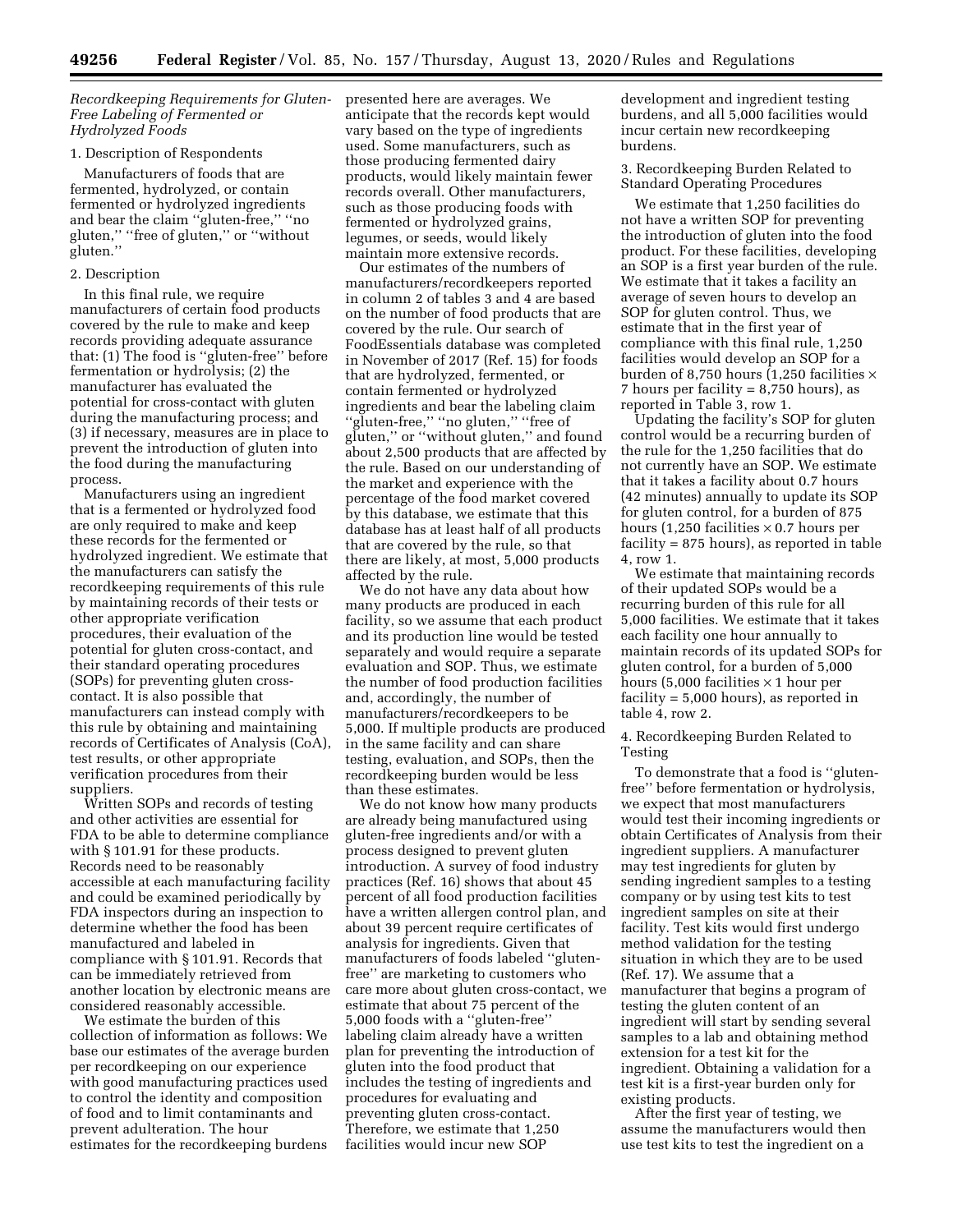regular basis, and may also send one or two samples a year to an outside lab for testing. These are recurring testing burdens. Based on the variety of products under FDA's jurisdiction that are fermented or hydrolyzed, we estimate that an average of two ingredients per product would be tested in this manner. Most foods affected by this rule are those that contain a single fermented or hydrolyzed ingredient. As explained earlier, adequate assurance that these fermented or hydrolyzed ingredient(s) were gluten-free before that supplier performed hydrolysis or fermentation can include test results, CoAs, or other appropriate verification documentation for each of the ingredients. Other products contain multiple ingredients that would be tested before fermentation or hydrolysis.

As described above, we estimate that most manufacturers (75 percent) already have a gluten control SOP that includes testing, so they will not undertake any additional testing as a result of this rule. In the first year of compliance, we estimate that the 1,250 manufacturers not currently testing their ingredients and production facilities for gluten would incur additional testing burdens as a result of this rule. For these manufacturers, obtaining a method extension for a test kit would be a first year burden of this rule. We estimate that 1,250 manufacturers would conduct seven tests for method extension, for each of two ingredients, for a total of 14 samples. We estimate that it would take a manufacturer 5 minutes to collect each sample, for a total of 1,458 hours (1,250 manufacturers  $\times$  14 samples per manufacturer  $\times$  (5 minutes ÷ 60 minutes per hour) = 1,458 hours) as reported in

Table 3, row 2. We estimate that this rule results in manufacturers conducting 17,500 laboratory tests in the first year (1,250 manufacturers  $\times$  14 samples to be tested per manufacturer = 17,500 samples to be tested). These tests have an average cost of \$84.33, which means that the estimated capital costs related to this first year paperwork burden is about \$1.5 million (17,500  $tests \times $84.33$  per test = \$1,475,833) as reported in table 3, row 2.

We estimate that, as a first year burden of this rule, all 5,000 manufacturers would begin retaining records of the method extension tests. We estimate that it takes a manufacturer 30 minutes per record, for a total of 35,000 hours (5,000 manufacturers  $\times\, 14$ sample records per manufacturer  $\times$  0.5 hours per sample record = 35,000 hours), as reported in table 3, row 3.

We estimate that testing ingredients on a regular basis would be a recurring burden of the rule, for the 1,250 manufacturers not currently testing their ingredients and production facilities for gluten. We estimate that 1,250 manufacturers will use 21 test kits annually on average per ingredient, for a total of 42 kits, and that each test will require 5 minutes to collect a sample and 30 minutes to process and file the test results. We estimate that the burden of collecting samples for these tests is 4,375 hours (1,250 manufacturers  $\times$  42 test kits per manufacturer  $\times$  (5 minutes per test  $\dot{kt}$  ÷ 60 minutes per hour) = 4,375 hours), as reported in table 4, row 3. We estimate that this rule, results in manufacturers using 52,500 test kits each year (1,250 manufacturers  $\times$  42 test kits per manufacturer = 52,500 test kits). These test kits have an average cost of

\$11, which means that the estimated capital costs related to this recurring paperwork burden is about \$0.6 million  $(52,500 \text{ test bits} \times $11 \text{ per kit} =$ \$577,500), as reported in Table 4, row 3. We estimate the burden to process and maintain records of the test results would be 105,000 hours (5,000 manufacturers  $\times$  42 test kits per manufacturer  $\times$  0.5 hours per test kit = 105,000 hours), as reported in table 4, row 4.

We estimate that a recurring burden of this rule, for all 5,000 manufacturers, is to send one or two samples a year to an outside lab for testing. We estimate that 5,000 manufacturers will conduct one outside test annually on average per ingredient, for a total of 2 tests, and that each test will require 5 minutes to collect a sample and 30 minutes to process and file the test results. We estimate that the burden of collecting samples for these tests is 208 hours  $(1,250$  manufacturers  $\times$  2 tests per manufacturer  $\times$  (5 minutes ÷ 60 minutes per hour) = 208 hours), as reported in table 4, row 5. We estimate that this rule results in manufacturers conducting 2,500 laboratory tests in the first year  $(1,250$  manufacturers  $\times$  2 tests per manufacturer  $= 2,500$  tests). These tests have an average cost of \$84.33, which means that the estimated capital costs related to this recurring paperwork burden is about \$0.2 million (2,500 tests  $\times$  \$84.33 per test = \$210,833), as reported in table 4, row 5. We estimate the burden to process and maintain records of the test results is 5,000 hours  $(5,000$  manufacturers  $\times$  2 tests per manufacturer  $\times$  0.5 hours per test = 5,000 hours), as reported in table 4, row 6.

## TABLE 3—ESTIMATED FIRST YEAR RECORDKEEPING BURDEN 1

| Activity/proposed<br>21 CFR section                                             | Number of<br>recordkeepers | Number of<br>records per<br>recordkeeper | Total<br>annual<br>records | Average<br>burden per<br>recordkeeping | Total<br>hours | Capital costs<br>(USD millions) |
|---------------------------------------------------------------------------------|----------------------------|------------------------------------------|----------------------------|----------------------------------------|----------------|---------------------------------|
| Developing an SOP for gluten<br>control; 101.91(c)(2) and (3).                  | .250                       |                                          | 1.250                      |                                        | 8,750          | $\Omega$                        |
| Collecting samples for testing;<br>101.91 $(c)(2)$ and $(3)$ .                  | .250                       | 14                                       | 17.500                     | 0.083 (5 minutes)                      | 1.458          | \$1.5                           |
| Maintaining records of method<br>extension tests; $101.91(c)(2)$<br>and $(3)$ . | 5.000                      | 14                                       | 70.000                     | 0.5 (30 minutes)                       | 35,000         | $\Omega$                        |
| Total                                                                           |                            |                                          |                            |                                        | 45.203         | \$1.5                           |

1There are no operating or maintenance costs associated with this collection of information.

## TABLE 4—ESTIMATED RECURRING RECORDKEEPING BURDEN 1

| Activity/proposed<br>21 CFR section                           | Number of<br>recordkeepers | Number of<br>records per<br>recordkeeper | Total<br>annual<br>records | Average<br>burden per<br>recordkeeping | Total<br>hours | Capital costs<br>(USD millions) |
|---------------------------------------------------------------|----------------------------|------------------------------------------|----------------------------|----------------------------------------|----------------|---------------------------------|
| Updating SOP for gluten con-<br>trol; $101.91(c)(2)$ and (3). | .250                       |                                          |                            | (42 minutes)                           | 875            |                                 |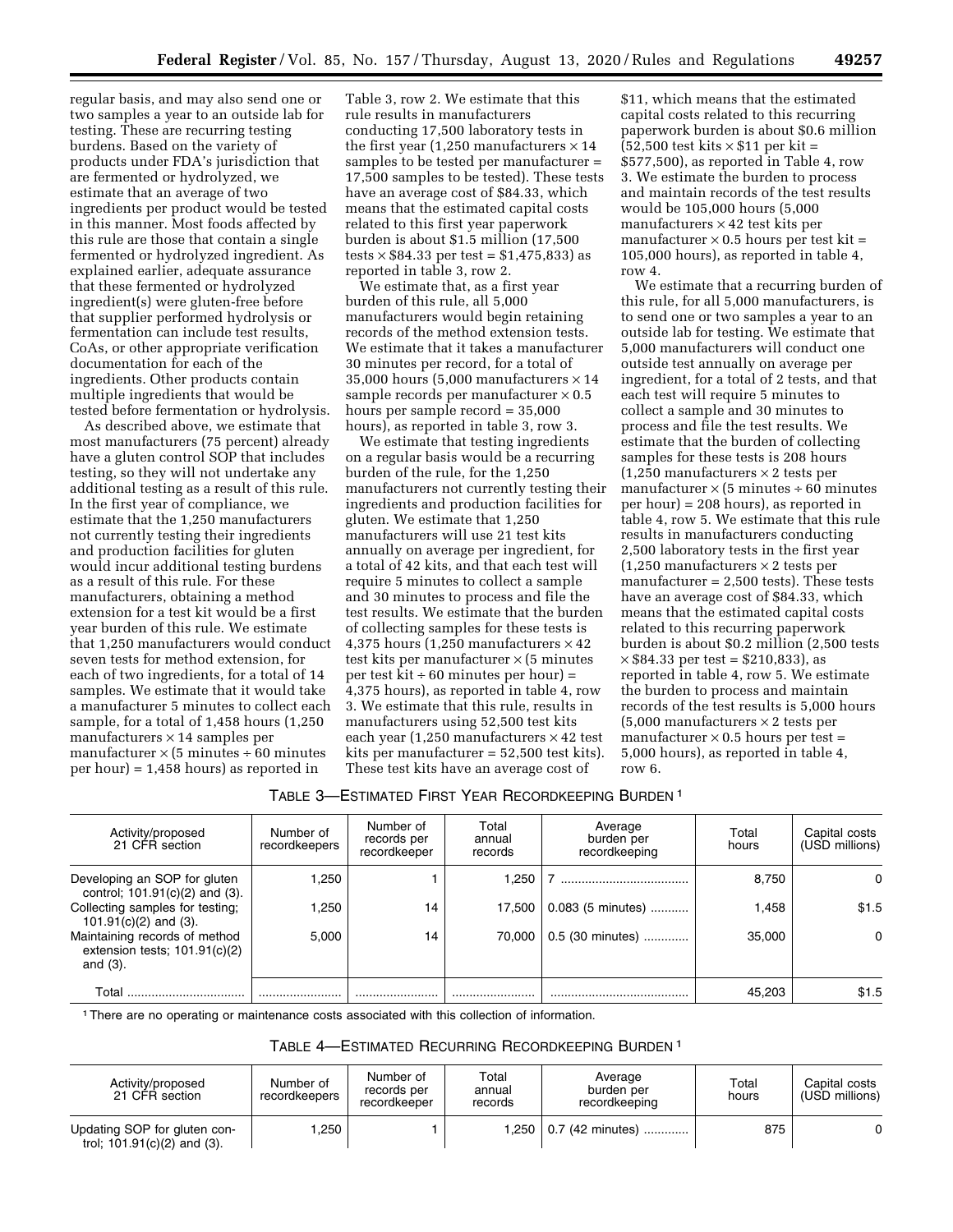| Activity/proposed<br>21 CFR section                                                          | Number of<br>recordkeepers | Number of<br>records per<br>recordkeeper | Total<br>annual<br>records | Average<br>burden per<br>recordkeeping | Total<br>hours | Capital costs<br>(USD millions) |
|----------------------------------------------------------------------------------------------|----------------------------|------------------------------------------|----------------------------|----------------------------------------|----------------|---------------------------------|
| Maintaining records of the up-<br>dated SOP for gluten con-<br>trol; $101.91(c)(2)$ and (3). | 5,000                      |                                          | 5,000                      |                                        | 5,000          | 0                               |
| Collecting samples for test kit<br>testing; $101.91(c)(2)$ and (3).                          | .250                       | 42                                       | 52.500                     | 0.083 (5 minutes)                      | 4,375          | \$0.6                           |
| Maintaining records of test kit<br>test results; $101.91(c)(2)$ and<br>(3).                  | 5,000                      | 42                                       | 210,000                    | 0.5 (30 minutes)                       | 105,000        | 0                               |
| Collecting samples for testing<br>by an outside lab;<br>101.91 $(c)(2)$ and $(3)$ .          | .250                       | 2                                        | 2,500                      | 0.083 (5 minutes)                      | 208            | \$0.2\$                         |
| Maintaining records of testing<br>by an outside lab;<br>$101.91(c)(2)$ and (3).              | 5.000                      | 2                                        | 10.000                     | 0.5 (30 minutes)                       | 5,000          | 0                               |
| Total                                                                                        |                            |                                          |                            |                                        | 120,458        | \$0.8                           |

| TABLE 4-ESTIMATED RECURRING RECORDKEEPING BURDEN 1-Continued |  |  |
|--------------------------------------------------------------|--|--|
|--------------------------------------------------------------|--|--|

1There are no operating or maintenance costs associated with this collection of information.

The information collection provisions in this final rule have been submitted to OMB for review as required by section 3507(d) of the Paperwork Reduction Act of 1995.

Before the effective date of this final rule, FDA will publish a notice in the **Federal Register** announcing OMB's decision to approve, modify, or disapprove the information collection provisions in this final rule. An Agency may not conduct or sponsor, and a person is not required to respond to, a collection of information unless it displays a currently valid OMB control number.

#### **X. Federalism**

We have analyzed this final rule in accordance with the principles set forth in Executive Order 13132. Section 4(a) of Executive Order 13132 requires Agencies to ''construe . . . a Federal statute to preempt State law only where the statute contains an express preemption provision or there is some other clear evidence that the Congress intended preemption of State law, or where the exercise of State authority conflicts with the exercise of Federal authority under the Federal statute.'' Here, as in the 2013 gluten-free food labeling final rule published in the August 5, 2013, issue of the **Federal Register** (78 FR 47154 at 47175), we have determined that certain narrow exercises of State authority would conflict with the exercise of Federal authority under the FD&C Act.

In section 206 of FALCPA, Congress directed us to issue a proposed rule to define and permit use of the term ''gluten-free'' on the labeling of foods, in consultation with appropriate experts and stakeholders, to be followed by a

proposed rule for the use of such term in labeling. In the preamble to the 2007 gluten-free food labeling proposed rule (72 FR 2795 at 2813 through 2814), we indicated that we had consulted with numerous experts and stakeholders in proposed rule's development and determined that certain narrow exercises of State authority would conflict with the exercise of Federal authority under the FD&C Act. Different and inconsistent amounts of gluten in foods with ''gluten-free'' labeling result in the inability of those individuals with celiac disease who adhere to a glutenfree diet to avoid exposure to gluten at levels that may result in adverse health effects. ''Gluten-free'' labeling, for purposes of this discussion, also includes the use of the terms ''no gluten,'' ''free of gluten,'' and without gluten,'' as indicated in § 101.91(b)(2). There is a need for national uniformity in the meaning of the term ''glutenfree,'' which includes the manner in which the definition is enforced, so that most individuals with celiac disease can make informed purchasing decisions that will enable them to adhere to a diet they can tolerate without causing adverse health effects and can select from a variety of available gluten-free foods.

This final rule establishes additional requirements for manufacturers of fermented and hydrolyzed foods or foods that contain fermented and hydrolyzed ingredients wishing to use the terms ''gluten-free,'' ''no gluten,'' ''free of gluten,'' or ''without gluten'' on their products, thus these requirements are a component of how we permit the use of the ''gluten-free'' labeling claim. If States were able to establish different requirements regarding what

manufacturers of fermented or hydrolyzed foods would need to demonstrate in order to use the term ''gluten-free,'' then individuals with celiac disease would not be able to rely on a consistent meaning for that term and thereby use the term to identify appropriate dietary selections. As a result, individuals with celiac disease may unnecessarily limit their food choices, or conversely, select foods with levels of gluten that are not tolerated and that may cause adverse health effects. Food manufacturers, if confronted by a State or various State requirements that adopted different requirements for fermented or hydrolyzed foods than this rule, might decide to remove the ''gluten-free'' label, and such a result would make it more difficult for individuals with celiac disease to identify foods that they can tolerate and achieve a dietary intake from a variety of foods to meet an individual's nutrient needs. Moreover, consistent requirements regarding the way compliance with the final rule is determined, including the records that would need to be maintained in order for a fermented or hydrolyzed food manufacturer to use the ''gluten-free'' claim and the use of a scientifically valid method to detect the absence of protein to determine compliance for distilled products, enables us to more efficiently enforce the use of the ''gluten-free'' claim across all fermented and hydrolyzed foods to ensure labels bearing a ''gluten-free'' claim are truthful and not misleading.

Therefore, the final rule's objective is standardizing use of the term ''glutenfree'' in the labeling of fermented and hydrolyzed foods so that foods with this claim in labeling, and foods with a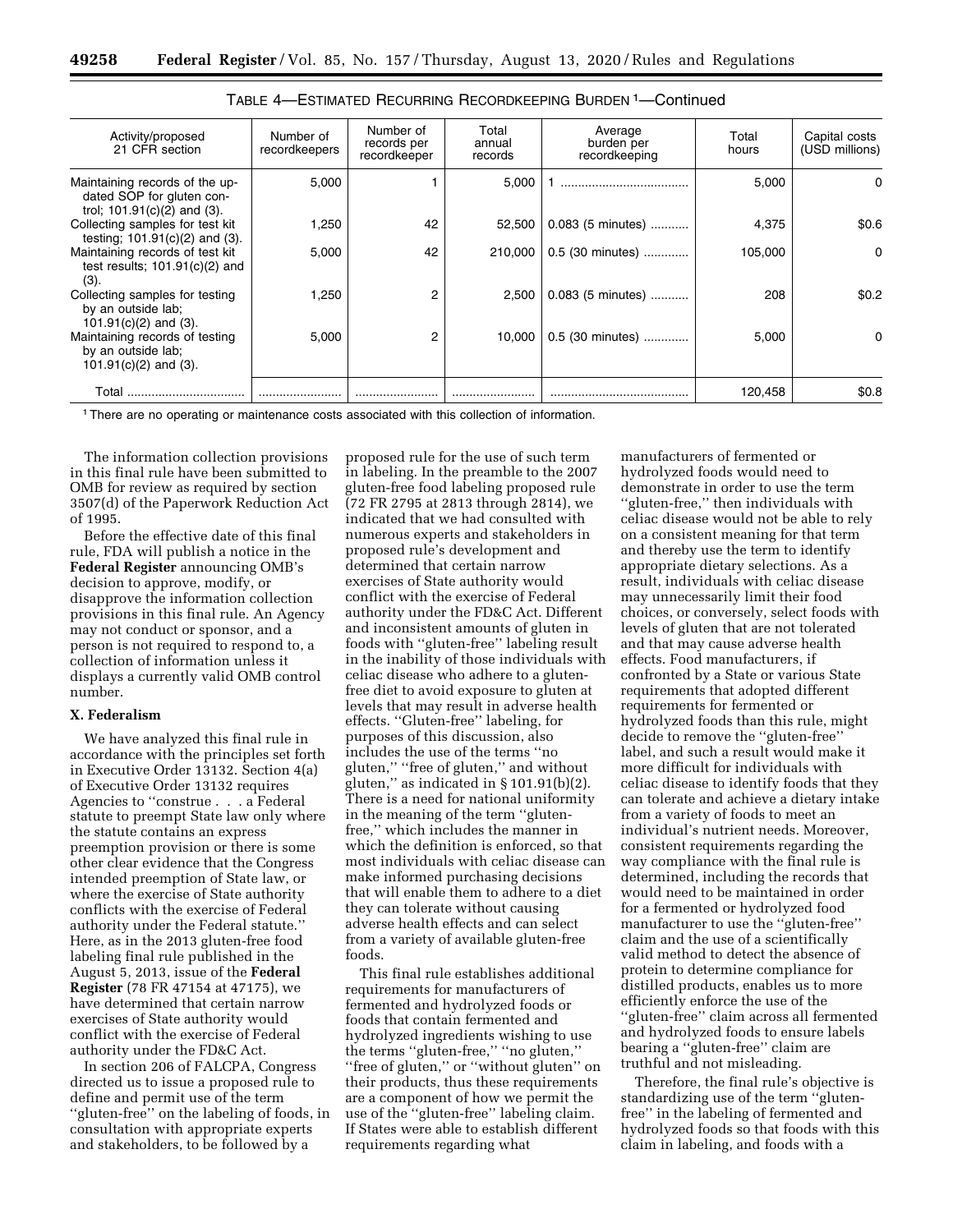claim of ''no,'' ''free of,'' and ''without'' gluten, which connote a similar meaning to that of ''gluten-free,'' are used in a consistent way and will prevent consumer confusion and help individuals with celiac disease make purchasing decisions.

Section 4(c) of Executive Order 13132 instructs us to restrict any Federal preemption of State law to the ''minimum level necessary to achieve the objectives of the statute pursuant to which the regulations are promulgated.'' The final rule meets the preceding requirement because it would preempt State law narrowly, only to the extent required to achieve uniform national labeling with respect to the requirements related to the use of the term ''gluten-free,'' as well as the terms ''no gluten,'' ''free of gluten,'' or ''without gluten,'' on fermented and hydrolyzed foods. We intend to preempt State or local requirements only to the extent that the State or local requirements are different from the labeling requirements in this section related to the use of the terms ''glutenfree," "no gluten," "free of gluten," or "without gluten" for fermented and hydrolyzed foods. In addition, we cannot foresee every potential State requirement and preemption that may arise if a State requirement is found to obstruct the federal purpose articulated in this rule. This rule, like the rule codified at § 101.91, is not intended to preempt other State or local labeling requirements with respect to other statements or warnings about gluten. For example, a State is not preempted from requiring a labeling statement about the health effects of gluten consumption from fermented or hydrolyzed foods on persons with celiac disease or information about how the food was processed.

In 2009, the President issued a memorandum entitled ''Preemption'' (74 FR 24693, May 22, 2009). The memorandum, among other things, instructs Agencies to ''not include in regulatory preambles statements that the department or agency intends to preempt State law through the regulation except where preemption provisions are also included in the codified regulation'' and ''not include preemption provisions in codified regulations except where such provisions would be justified under legal principles governing preemption, including the principles outlined in Executive Order 13132.'' Because of the May 22, 2009, memorandum we explain in detail the principles underlying our conclusion that this final rule may result in preemption of State and local laws under a narrow set of

circumstances and describe how the final rule's codified provision regarding preemption, which is now § 101.91(d), would apply to fermented or hydrolyzed foods.

Under the Supremacy Clause of the Constitution (U.S. Constitution; Art. VI, clause 2), State laws that interfere with or are contrary to Federal law are invalid. (See *Gibbons* v. *Ogden,* 22 U.S. (9 Wheat.) 1, 211 (1824)). Federal preemption can be express (stated by Congress in the statute) or implied. Implied preemption can occur in several ways. For example, Federal preemption may be found where Federal law conflicts with State law. Such conflict may be demonstrated either when ''compliance with both federal and state [law] is a physical impossibility'' (*Florida Lime and Avocado Growers, Inc.* v. *Paul,* 373 U.S. 132, 142–143 (1963)), or when State law ''stands as an obstacle to the accomplishment and execution of the full purposes and objectives of Congress'' (*Crosby* v. *Nat'l Foreign Trade Council,* 530 U.S. 363, 372–74 (2000) (citing *Hines* v. *Davidowitz,* 312 U.S. 52, 67 (1941))). State law is also preempted if it interferes with the methods by which a Federal law is designed to reach its goals. (See *Int'l Paper Co.* v. *Ouellette,*  479 U.S. 481, 494 (1987); *Michigan Canners & Freezers Ass'n* v. *Agricultural Marketing & Bargaining Bd.,* 467 U.S. 461, 477–478 (1984)).

Additionally, '' 'a federal agency acting within the scope of its congressionally delegated authority may preempt state regulation' and hence render unenforceable state or local laws that are otherwise not inconsistent with federal law'' (*City of New York* v. *FCC,*  486 U.S. 57, 63–64 (1988) (quoting *Louisiana Public Service Comm'n* v. *FCC,* 476 U.S. 355, 369 (1986)). ''Federal regulations have no less preemptive effect than federal statutes'' (*Fidelity Federal Savings and Loan Ass'n* v. *de la Cuesta,* 458 U.S. 141, 153 (1982)).

When an Agency's intent to preempt is clearly and unambiguously stated, a court's inquiry will be whether the preemptive action is within the scope of that Agency's delegated authority (*Capital Cities Cable, Inc.* v. *Crisp,* 467 U.S. 691, 700 (1984); *Fidelity Federal Savings,* 458 U.S. at 154). If the Agency's choice to preempt ''represents a reasonable accommodation of conflicting policies that were committed to the agency's care by the statute [the regulation will stand] unless it appears from the statute or its legislative history that the accommodation is not one that Congress would have sanctioned'' (*United States* v. *Shimer,* 367 U.S. 374, 383 (1961)). In *Hillsborough County,* the

Supreme Court stated that FDA possessed the authority to issue regulations preempting local laws that compromise the supply of plasma and could do so (*Hillsborough County, Fla.*  v. *Automated Medical Laboratories, Inc.,* 471 U.S. 707, 721 (1985)). We believe we have similar authority to preempt State and local laws and regulations to the limited extent that they permit use of ''gluten-free,'' ''no gluten," "free of gluten," or "without gluten'' for fermented or hydrolyzed foods differently from our rule because different State or local labeling requirements would be contrary to the Congressional directive for us to define and permit use of the term ''glutenfree.''

State or local laws or regulations that permit use of ''gluten-free,'' ''no gluten,'' ''free of gluten,'' or ''without gluten'' differently from our rule could frustrate the ability of most consumers to identify gluten-free foods and avoid adverse health effects and deter manufacturers from applying a ''gluten-free'' label to their foods. With this final rule, consumers throughout the United States can understand what is required to use the term ''gluten-free'' on the labeling of a fermented or hydrolyzed packaged food. This final rule will also allow us to enforce more efficiently the definition on product labels of fermented or hydrolyzed foods, and manufacturers will be able to comply with a single set of requirements, which may lead to greater use of this voluntary labeling.

Therefore, we intend to preempt State or local requirements only to the extent that they are different from these final requirements related to the use of the terms ''gluten-free,'' ''no gluten,'' ''free of gluten,'' or ''without gluten'' on the labeling of fermented or hydrolyzed foods, including the requirement to make and keep certain records and the use of a scientifically valid method to detect the absence of protein for distilled foods. There is no change to § 101.91(d) regarding preemption, but the new requirements in § 101.91(c) are part of the requirements covered by § 101.91(d).

#### **XI. References**

The following references marked with an asterisk (\*) are on display at the Dockets Management Staff (see **ADDRESSES**) and are available for viewing by interested persons between 9 a.m. and 4 p.m., Monday through Friday; they also are available electronically at *[https://](https://www.regulations.gov) [www.regulations.gov.](https://www.regulations.gov)* References without asterisks are not on public display at *<https://www.regulations.gov>*  because they have copyright restriction.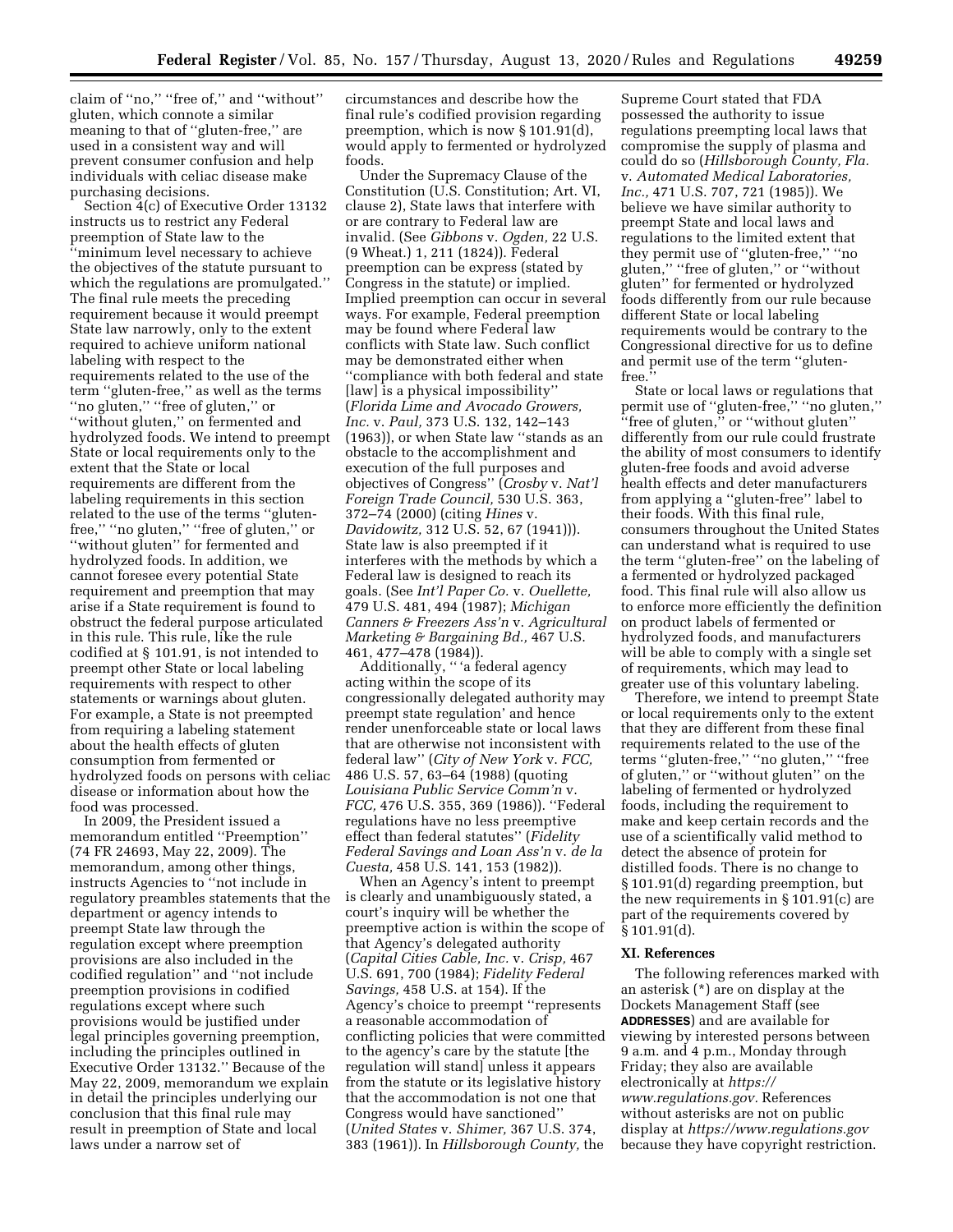Some may be available at the website address, if listed. References without asterisks are available for viewing only at the Dockets Management Staff. FDA has verified the website addresses, as of the date this document publishes in the **Federal Register**, but websites are subject to change over time.

- 1. Ciclitira, P.J., D. Evans, and N. Fagg, ''Clinical Testing of Gliadin Fractions in Coeliac Patients,'' *Clinical Science,* 66: 357–364, 1984. Available at: *[https://](https://www.ncbi.nlm.nih.gov/pubmed/6692666) [www.ncbi.nlm.nih.gov/pubmed/](https://www.ncbi.nlm.nih.gov/pubmed/6692666)  [6692666.](https://www.ncbi.nlm.nih.gov/pubmed/6692666)*
- 2. \* Garber, E.A.E., FDA Memorandum to Administrative Record, ''Standards Used to Detect and Quantify Fermented and Hydrolyzed Gluten in Foods,'' August 25, 2015.
- 3. Lacorn, M. and Weiss, T. (2015). ''Partially Hydrolyzed Gluten in Fermented Cereal-Based Products by R5 Competitive ELISA: Collaborative Study, First Action 2015.05.'' *Journal of AOAC International*  98: 1346–1354. Available at: *[https://](https://www.ingentaconnect.com/content/aoac/jaoac/2015/00000098/00000005/art00023?crawler=true&mimetype=application/pdf) [www.ingentaconnect.com/content/aoac/](https://www.ingentaconnect.com/content/aoac/jaoac/2015/00000098/00000005/art00023?crawler=true&mimetype=application/pdf)  [jaoac/2015/00000098/00000005/](https://www.ingentaconnect.com/content/aoac/jaoac/2015/00000098/00000005/art00023?crawler=true&mimetype=application/pdf)  [art00023?crawler](https://www.ingentaconnect.com/content/aoac/jaoac/2015/00000098/00000005/art00023?crawler=true&mimetype=application/pdf)*

*[=true&mimetype=application/pdf.](https://www.ingentaconnect.com/content/aoac/jaoac/2015/00000098/00000005/art00023?crawler=true&mimetype=application/pdf)* 

- 4. Koehler, P., Schwalb, T., Immer, U., Lacorn, M., et al. (2013). ''AACCI Approved Methods Technical Committee Report: Collaborative Study on the Immunochemical Determination of Partially Hydrolyzed Gluten Using an R5 Competitive ELISA.'' Available at: *[https://www.researchgate.net/](https://www.researchgate.net/publication/251972244_AACCI_Approved_Methods_Technical_Committee_Report_Collaborative_Study_on_the_Immunochemical_Determination_of_Partially_Hydrolyzed_Gluten_Using_an_R5_Competitive_ELISA)  [publication/251972244](https://www.researchgate.net/publication/251972244_AACCI_Approved_Methods_Technical_Committee_Report_Collaborative_Study_on_the_Immunochemical_Determination_of_Partially_Hydrolyzed_Gluten_Using_an_R5_Competitive_ELISA)*\_*AACCI*\_ *Approved*\_*Methods*\_*[Technical](https://www.researchgate.net/publication/251972244_AACCI_Approved_Methods_Technical_Committee_Report_Collaborative_Study_on_the_Immunochemical_Determination_of_Partially_Hydrolyzed_Gluten_Using_an_R5_Competitive_ELISA)*\_ *Committee*\_*Report*\_*[Collaborative](https://www.researchgate.net/publication/251972244_AACCI_Approved_Methods_Technical_Committee_Report_Collaborative_Study_on_the_Immunochemical_Determination_of_Partially_Hydrolyzed_Gluten_Using_an_R5_Competitive_ELISA)*\_*Study*\_ *on*\_*the*\_*[Immunochemical](https://www.researchgate.net/publication/251972244_AACCI_Approved_Methods_Technical_Committee_Report_Collaborative_Study_on_the_Immunochemical_Determination_of_Partially_Hydrolyzed_Gluten_Using_an_R5_Competitive_ELISA)*\_ *[Determination](https://www.researchgate.net/publication/251972244_AACCI_Approved_Methods_Technical_Committee_Report_Collaborative_Study_on_the_Immunochemical_Determination_of_Partially_Hydrolyzed_Gluten_Using_an_R5_Competitive_ELISA)*\_*of*\_*Partially*\_*Hydrolyzed*\_ *Gluten*\_*Using*\_*an*\_*R5*\_*[Competitive](https://www.researchgate.net/publication/251972244_AACCI_Approved_Methods_Technical_Committee_Report_Collaborative_Study_on_the_Immunochemical_Determination_of_Partially_Hydrolyzed_Gluten_Using_an_R5_Competitive_ELISA)*\_ *[ELISA.](https://www.researchgate.net/publication/251972244_AACCI_Approved_Methods_Technical_Committee_Report_Collaborative_Study_on_the_Immunochemical_Determination_of_Partially_Hydrolyzed_Gluten_Using_an_R5_Competitive_ELISA)*
- 5. Sollid, L.M., Qiao, S.W., Anderson, R.P., Gianfrani, C., and Koning, F. (2012). ''Nomenclature and Listing of Celiac Disease Relevant Gluten T-Cell Epitopes Restricted by HLA–DQ Molecules.'' *Immunogenetics,* 64(6), 455–60. Available at: *[https://](https://www.ncbi.nlm.nih.gov/pmc/articles/PMC3349865/pdf/251_2012_Article_599.pdf) [www.ncbi.nlm.nih.gov/pmc/articles/](https://www.ncbi.nlm.nih.gov/pmc/articles/PMC3349865/pdf/251_2012_Article_599.pdf)  [PMC3349865/pdf/251](https://www.ncbi.nlm.nih.gov/pmc/articles/PMC3349865/pdf/251_2012_Article_599.pdf)*\_*2012*\_*Article*\_ *[599.pdf.](https://www.ncbi.nlm.nih.gov/pmc/articles/PMC3349865/pdf/251_2012_Article_599.pdf)*
- 6. \* Revised Interim Policy on Gluten Content Statements in the Labeling and Advertising of Wines, Distilled Spirits, and Malt Beverages (TTB Ruling No. 2014–2, February 11, 2014, available at: *[https://www.ttb.gov/images/pdfs/rulings/](https://www.ttb.gov/images/pdfs/rulings/2014-2.pdf)  [2014-2.pdf](https://www.ttb.gov/images/pdfs/rulings/2014-2.pdf)*).
- 7. Osman, A.M., S.M. Coverdale, K. Onley-Watson, D. Bell, and P. Healy. ''The Gel Filtration Chromatographic-Profiles of Proteins and Peptides of Wort and Beer: Effects of Processing—Malting, Mashing, Kettle Boiling, Fermentation and Filtering.'' *Journal of the Institute of Brewing.* 109(1), 41–50, 2003. Available at: *[https://onlinelibrary.wiley.com/doi/](https://onlinelibrary.wiley.com/doi/epdf/10.1002/j.2050-0416.2003.tb00592.x) [epdf/10.1002/j.2050-](https://onlinelibrary.wiley.com/doi/epdf/10.1002/j.2050-0416.2003.tb00592.x) [0416.2003.tb00592.x.](https://onlinelibrary.wiley.com/doi/epdf/10.1002/j.2050-0416.2003.tb00592.x)*
- 8. Akeroyd, M., S. Van Zandycke, J. den Hartog, J. Mutsaers, et al. ''AN–PEP Proline Specific Endo-Peptidase

Degrades all Known Immuno Stimulatory Gluten Peptides in Beer Made from Barley Malt.'' *Journal of the American Society of Brewing Chemists*  74(2), 2016.

- 9. Panda, R., Fiedler, K.L., Cho, C.Y., Cheng, R., et al. (2015). ''Effects of a Proline Endopeptidase on the Detection and Quantitation of Gluten by Antibody-Based Methods during the Fermentation of a Model Sorghum Beer.'' *Journal of Agricultural and Food Chemistry* 63: 10525–10535.2015 pg. 35 line 806.
- 10. Colgrave, M.L., Goswami, H., Blundell., M., Howeitt, C. A., Tanner, G.J., (2014). ''Using Mass Spectrometry to Detect Hydrolysed Gluten in Beer that is Responsible for False Negatives by ELISA.'' *Journal of Chromatography A.*  1370: 105–14.
- 11. Knorr, V., Wieser, H., and Koehler, P. (2016). ''Production of Gluten-Free Beer by Peptidase Treatment.'' *European Food Research and Technology* 242: 1129– 1140.
- 12. Shewry, P. and Tatham, A. (2016). ''Improving Wheat to Remove Coeliac Epitopes but Retain Functionality.'' *Journal of Cereal Science.* 67:12–21.
- 13. Fiedler, K., Panda, R., and Croley, T. (2018). ''Analysis of Gluten in a Wheat-Gluten-Incurred Sorghum Beer Brewed in the Presence of Proline Endopeptidase by LC/MS/MS.'' *Analytical Chemistry*  90: 2111–2118.
- 14. \* FDA, Economic Impact Analysis for ''Food Labeling; Gluten-Free Labeling of Fermented or Hydrolyzed Foods, 2019. Available at: *[https://www.fda.gov/](https://www.fda.gov/AboutFDA/ReportsManualsForms/Reports/EconomicAnalyses/default.htm)  [AboutFDA/ReportsManualsForms/](https://www.fda.gov/AboutFDA/ReportsManualsForms/Reports/EconomicAnalyses/default.htm) [Reports/EconomicAnalyses/default.htm.](https://www.fda.gov/AboutFDA/ReportsManualsForms/Reports/EconomicAnalyses/default.htm)*
- 15. FoodEssentials. *Product Label Database.*  November 2017 [cited 2017 October 11,]; Original website retired in mid-2018 and new database was launched in late 2018]. Available from: *[https://](https://www.labelinsight.com/about) [www.labelinsight.com/about.](https://www.labelinsight.com/about)* Access is provided under a contract.
- 16. \* Eastern Research Group (ERG), *Nationwide Survey of Food Industry Safety Practices, Final report, Contract No 223–01–2461, task order 7.* 2011, ERG.
- 17. \* Thompson, Tricia, ''Should Manufacturers Consumers Use Lateral Flow Devices (EZ Gluten) to Test Food for Gluten?'' Online version available at *http://www.glutenfreedietitian.com/ [should-manufacturers-consumers-use](http://www.glutenfreedietitian.com/should-manufacturers-consumers-use-lateral-flow-devices-ez-gluten-to-test-food-for-gluten/)lateral-flow-devices-ez-gluten-to-test[food-for-gluten/.](http://www.glutenfreedietitian.com/should-manufacturers-consumers-use-lateral-flow-devices-ez-gluten-to-test-food-for-gluten/)*

## **List of Subjects in 21 CFR Part 101**

Food labeling, Nutrition, Reporting and recordkeeping requirements.

Therefore, under the Federal Food, Drug, and Cosmetic Act and under authority delegated to the Commissioner of Food and Drugs, 21 CFR part 101 is amended as follows:

# **PART 101—FOOD LABELING**

■ 1. The authority citation for 21 CFR part 101 continues to read as follows:

**Authority:** 15 U.S.C. 1453, 1454, 1455; 21 U.S.C. 321, 331, 342, 343, 348, 371; 42 U.S.C. 243, 264, 271.

■ 2. In § 101.91, revise paragraphs  $(b)(1)$ , (b)(2), and (c) to read as follows:

## **§ 101.91 Gluten-free labeling of food.**

\* \* \* \* \*

(b) *Requirements.* (1) A food that bears the claim ''gluten-free'' in its labeling and fails to meet the requirements of paragraph (a)(3) of this section and, if applicable, paragraphs (c)(2) through (4) of this section will be deemed misbranded.

(2) A food that bears the claim ''no gluten," "free of gluten," or "without gluten'' in its labeling and fails to meet the requirements of paragraph (a)(3) of this section and, if applicable, paragraphs (c)(2) through (4) of this section will be deemed misbranded. \* \* \* \* \*

(c) *Compliance.* (1) When compliance with paragraph (b) of this section is based on an analysis of the food, FDA will use a scientifically valid method that can reliably detect and quantify the presence of 20 ppm gluten in a variety of food matrices, including both raw and cooked or baked products.

(2) When a scientifically valid method pursuant to paragraph (c)(1) of this section is not available because the food is fermented or hydrolyzed, the manufacturer of such foods bearing the claim must make and keep records regarding the fermented or hydrolyzed food demonstrating adequate assurance that:

(i) The food is ''gluten-free'' in compliance with paragraph (a)(3) of this section before fermentation or hydrolysis;

(ii) The manufacturer has adequately evaluated their processing for any potential for gluten cross-contact; and

(iii) Where a potential for gluten cross-contact has been identified, the manufacturer has implemented measures to prevent the introduction of gluten into the food during the manufacturing process.

(3) When a scientifically valid method pursuant to paragraph (c)(1) of this section is not available because the food contains one or more ingredients that are fermented or hydrolyzed, the manufacturer of such foods bearing the claim must make and keep records demonstrating adequate assurance that the fermented or hydrolyzed ingredients are ''gluten-free'' as described in paragraph (c)(2) of this section.

(4) Records necessary to verify compliance with paragraphs (c)(2) and (3) of this section must be retained for at least 2 years after introduction or delivery for introduction of the food